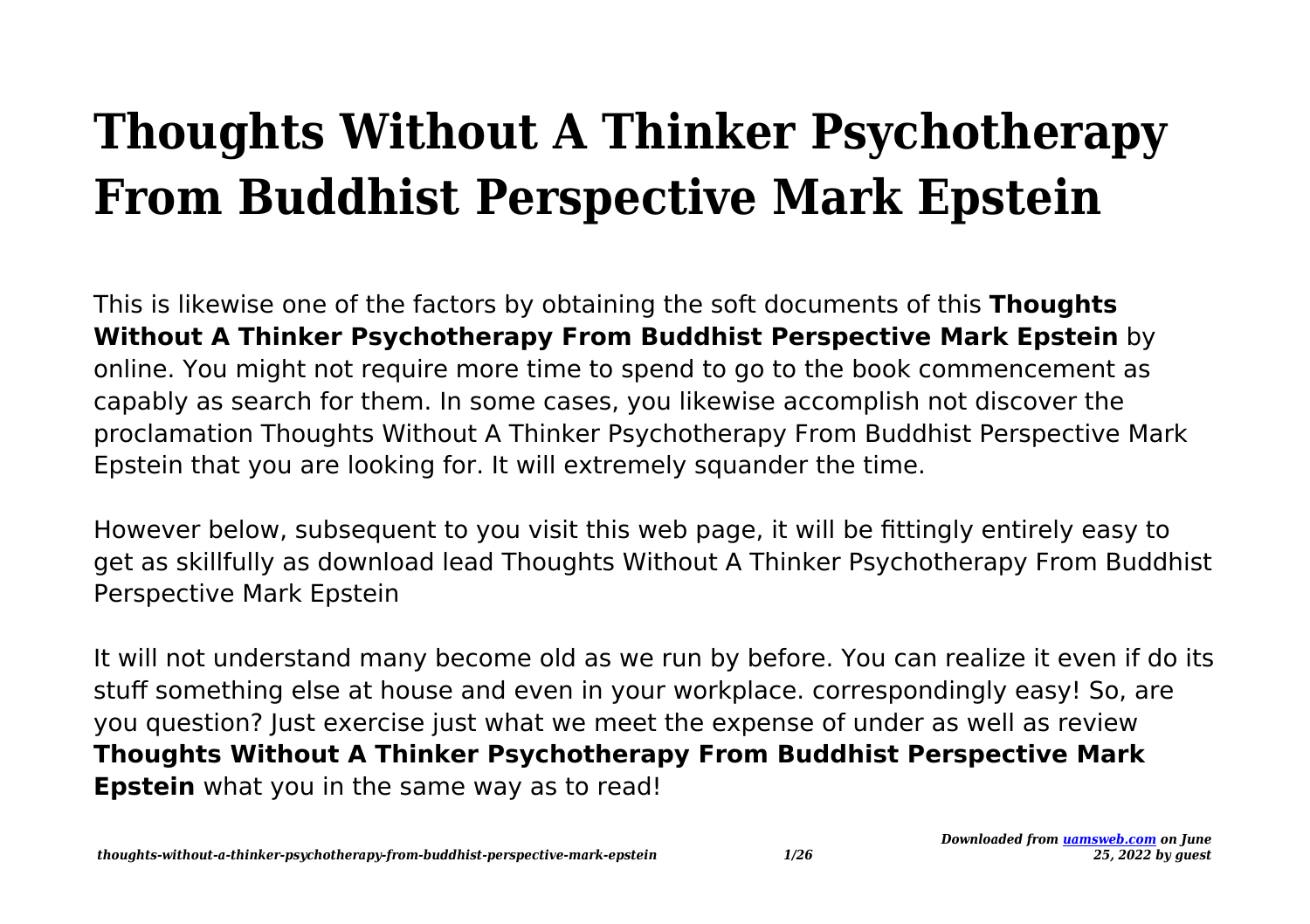An Introduction to Buddhist Psychology and Counselling Padmasiri De Silva 2014-04-08 This book, now in its fifth edition, provides a comprehensive introduction to Buddhist psychology and counselling, exploring key concepts in psychology and practical applications in mindfulness-based counselling techniques using Buddhist philosophy of mind, psychology, ethics and contemplative methods.

Thoughts Without A Thinker Mark Epstein 2013-07-30 Blending the lessons of psychotherapy with Buddhist teachings, Mark Epstein offers a revolutionary understanding of what constitutes a healthy emotional life The line between psychology and spirituality has blurred, as clinicians, their patients, and religious seekers explore new perspectives on the self. A landmark contribution to the field of psychoanalysis, Thoughts Without a Thinker describes the

unique psychological contributions offered by the teachings of Buddhism. Drawing upon his own experiences as a psychotherapist and meditator, New Yorkbased psychiatrist Mark Epstein lays out the path to meditation-inspired healing, and offers a revolutionary new understanding of what constitutes a healthy emotional life. Thoughts Without A Thinker Mark Epstein 2013-07-30 The line between psychology and spirituality has blurred, as clinicians, their patients, and religious seekers explore new perspectives on the self. A landmark contribution to the field of psychoanalysis, Thoughts Without a Thinker describes the unique psychological contributions offered by the teachings of Buddhism. Drawing upon his own experiences as a psychotherapist and meditator, New Yorkbased psychiatrist Mark Epstein lays out the path to meditation-inspired healing, and offers a revolutionary new understanding of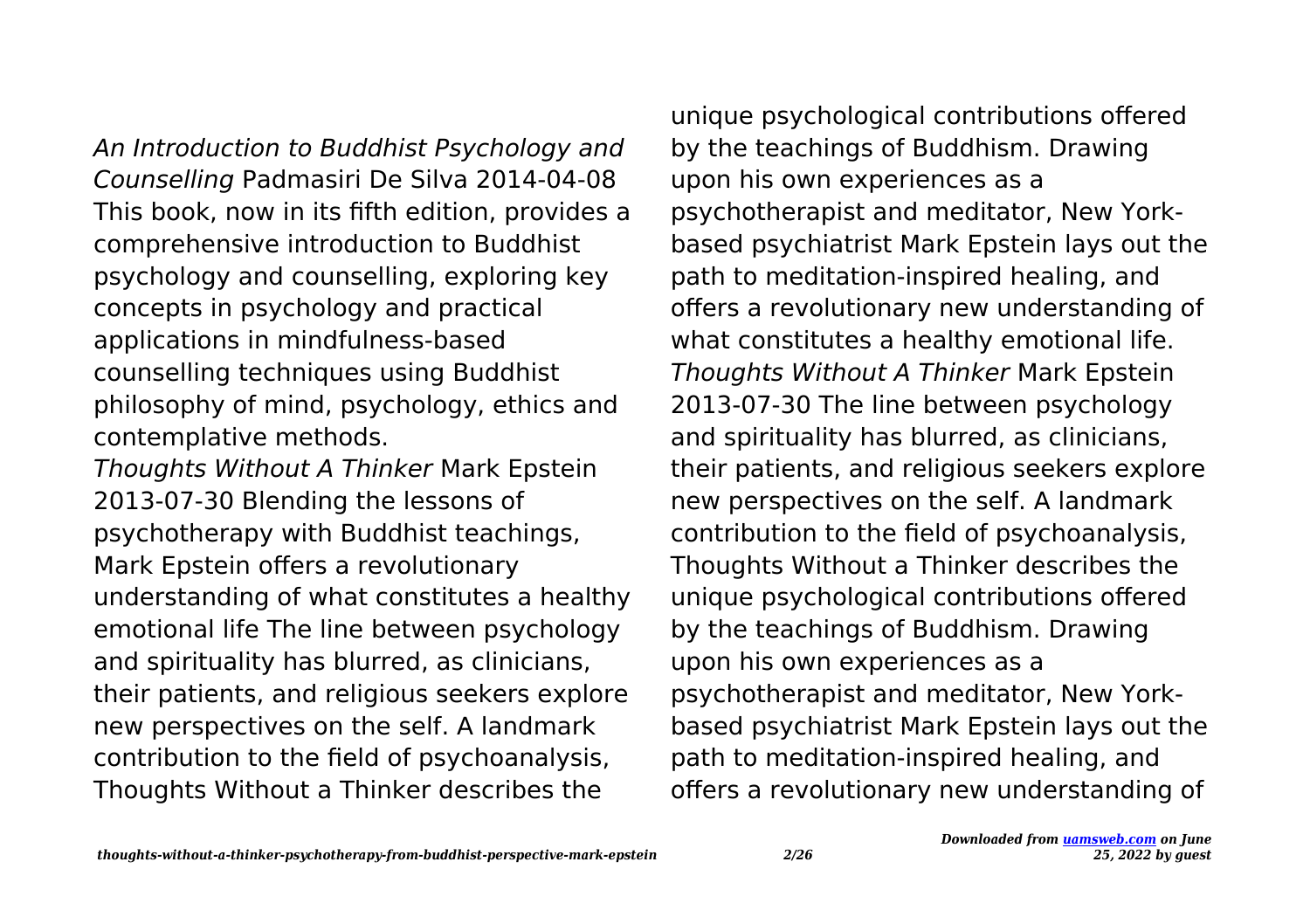what constitutes a healthy emotional life. Advice Not Given Mark Epstein, M.D. 2019-01-15 "Most people will never find a great psychiatrist or a great Buddhist teacher, but Mark Epstein is both, and the wisdom he imparts in Advice Not Given is an act of generosity and compassion. The book is a tonic for the ailments of our time."—Ann Patchett, New York Times bestselling author of Commonwealth Our ego, and its accompanying sense of nagging self-doubt as we work to be bigger, better, smarter, and more in control, is one affliction we all share. But while our ego is at once our biggest obstacle, it can also be our greatest hope. We can be at its mercy or we can learn to work with it. With great insight, and in a deeply personal style, renowned psychiatrist and author Dr. Mark Epstein offers a how-to guide that refuses a quick fix. In Advice Not Given, he reveals how Buddhism and Western psychotherapy, two

traditions that developed in entirely different times and places, both identify the ego as the limiting factor in our well-being, and both come to the same conclusion: When we give the ego free rein, we suffer; but when it learns to let go, we are free. The Trauma of Everyday Life Mark Epstein, M.D. 2014-07-29 A revolutionary reexamination of trauma's role in the life journey, opening the door to growth and healing Trauma does not just happen to a few unlucky people; it is the bedrock of our psychology. Death and illness touch us all, but even the everyday sufferings of loneliness and fear are traumatic. In The Trauma of Everyday Life renowned psychiatrist and author of Thoughts Without a Thinker Mark Epstein uncovers the transformational potential of trauma, revealing how it can be used for the mind's own development. Western psychology teaches that if we understand the cause of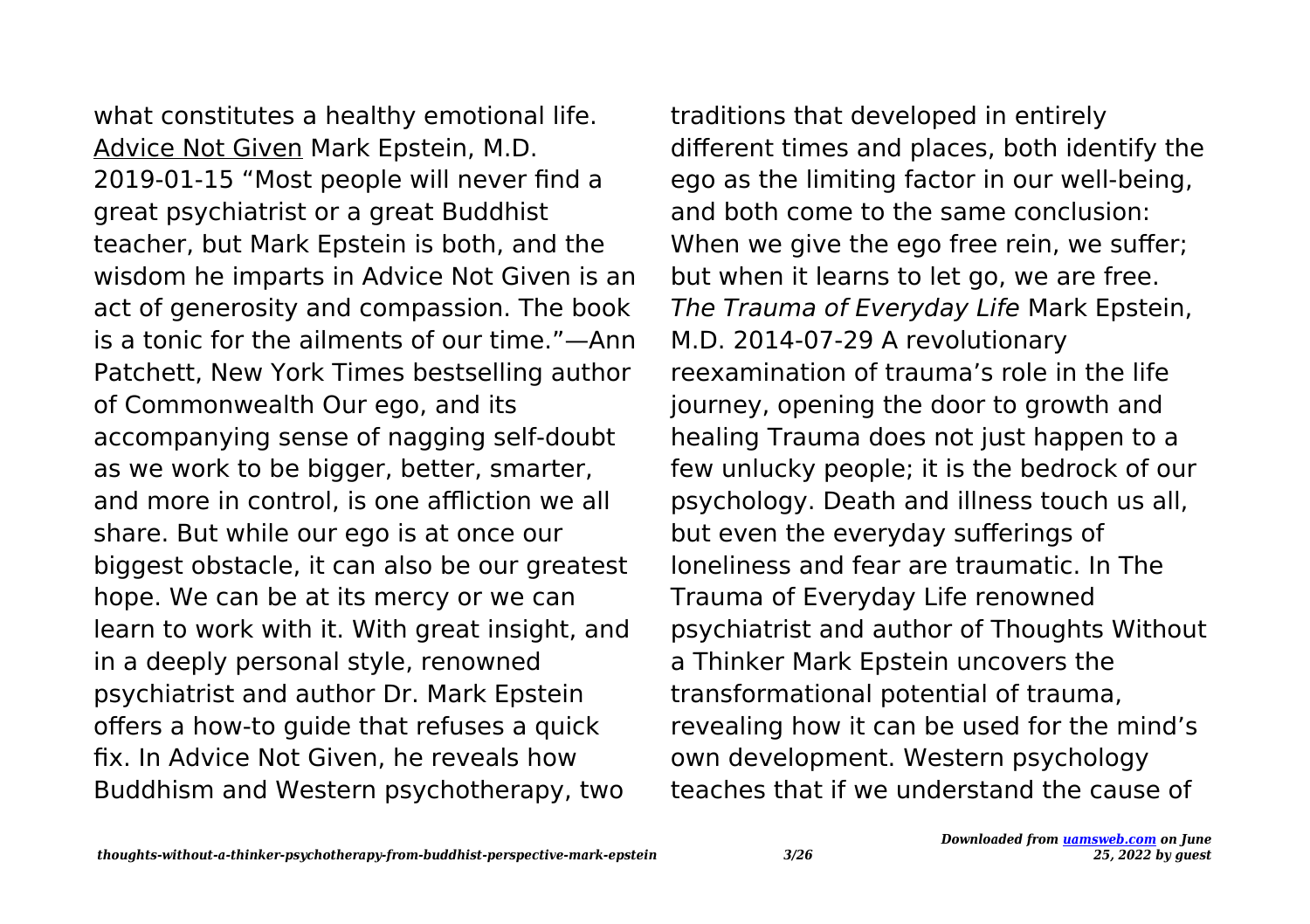trauma, we might move past it while many drawn to Eastern practices see meditation as a means of rising above, or distancing themselves from, their most difficult emotions. Both, Epstein argues, fail to recognize that trauma is an indivisible part of life and can be used as a lever for growth and an ever deeper understanding of change. When we regard trauma with this perspective, understanding that suffering is universal and without logic, our pain connects us to the world on a more fundamental level. The way out of pain is through it. Epstein's discovery begins in his analysis of the life of Buddha, looking to how the death of his mother informed his path and teachings. The Buddha's spiritual journey can be read as an expression of primitive agony grounded in childhood trauma. Yet the Buddha's story is only one of many in The Trauma of Everyday Life. Here, Epstein looks to his own experience,

that of his patients, and of the many fellow sojourners and teachers he encounters as a psychiatrist and Buddhist. They are alike only in that they share in trauma, large and small, as all of us do. Epstein finds throughout that trauma, if it doesn't destroy us, wakes us up to both our minds' own capacity and to the suffering of others. It makes us more human, caring, and wise. It can be our greatest teacher, our freedom itself, and it is available to all of us. Check out Epstein's latest book, Advice Not Given: A Guide to Getting Over Yourself. Going to Pieces Without Falling Apart Mark Epstein, M.D. 2013-04-17 An intimate guide to self-acceptance and discovery that offers a Buddhist perspective on wholeness within the framework of a Western understanding of self. For decades, Western psychology has promised fulfillment through building and strengthening the ego. We are taught that the ideal is a strong, individuated self,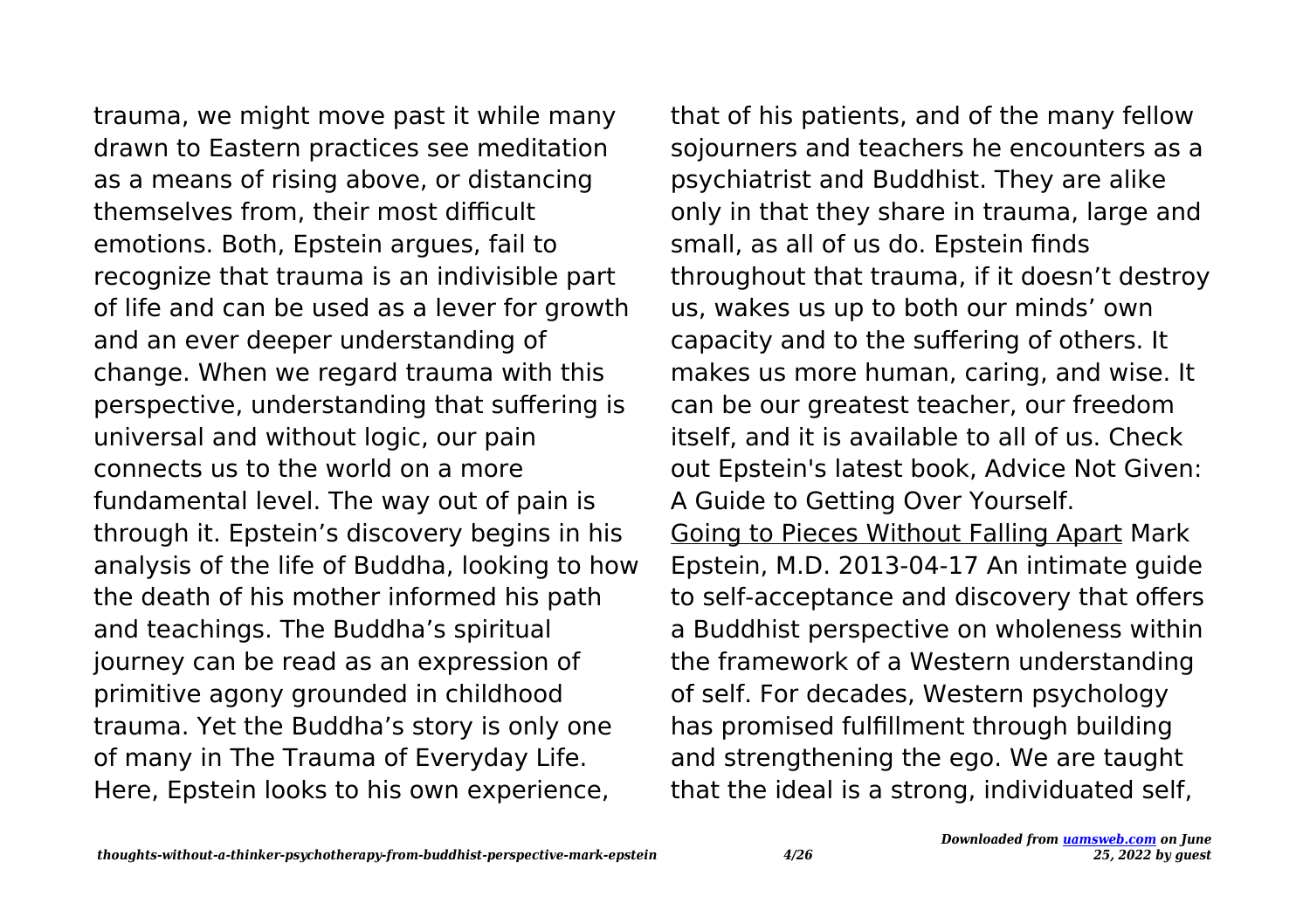constructed and reinforced over a lifetime. But Buddhist psychiatrist Mark Epstein has found a different way. Going to Pieces Without Falling Apart shows us that happiness doesn't come from any kind of acquisitiveness, be it material or psychological. Happiness comes from letting go. Weaving together the accumulated wisdom of his two worlds--Buddhism and Western psychotherapy—Epstein shows how "the happiness that we seek depends on our ability to balance the ego's need to do with our inherent capacity to be." He encourages us to relax the ever-vigilant mind in order to experience the freedom that comes only from relinquishing control. Drawing on events in his own life and stories from his patients, Going to Pieces Without Falling Apart teaches us that only by letting go can we start on the path to a more peaceful and spiritually satisfying life.

**Open to Desire** Mark Epstein 2005-01

Challenging spiritual and psychological belief systems that teach that one must let go of desire in order to be free from suffering, a guide to achieving deeper selfawareness through an understanding of one's desires draws on Buddhist parables to counsel readers on overcoming selfdefeating habits, the perceptions of others, and feelings of incompleteness. 30,000 first printing.

Psychotherapy without the Self Mark Epstein 2008-10-01 Immersed in Buddhist psychology prior to studying Western psychiatry, Dr. Mark Epstein first viewed Western therapeutic approaches through the lens of the East. This posed something of a challenge. Although both systems promise liberation through self-awareness, the central tenet of Buddha's wisdom is the notion of no-self, while the central focus of Western psychotherapy is the self. This book, which includes writings from the past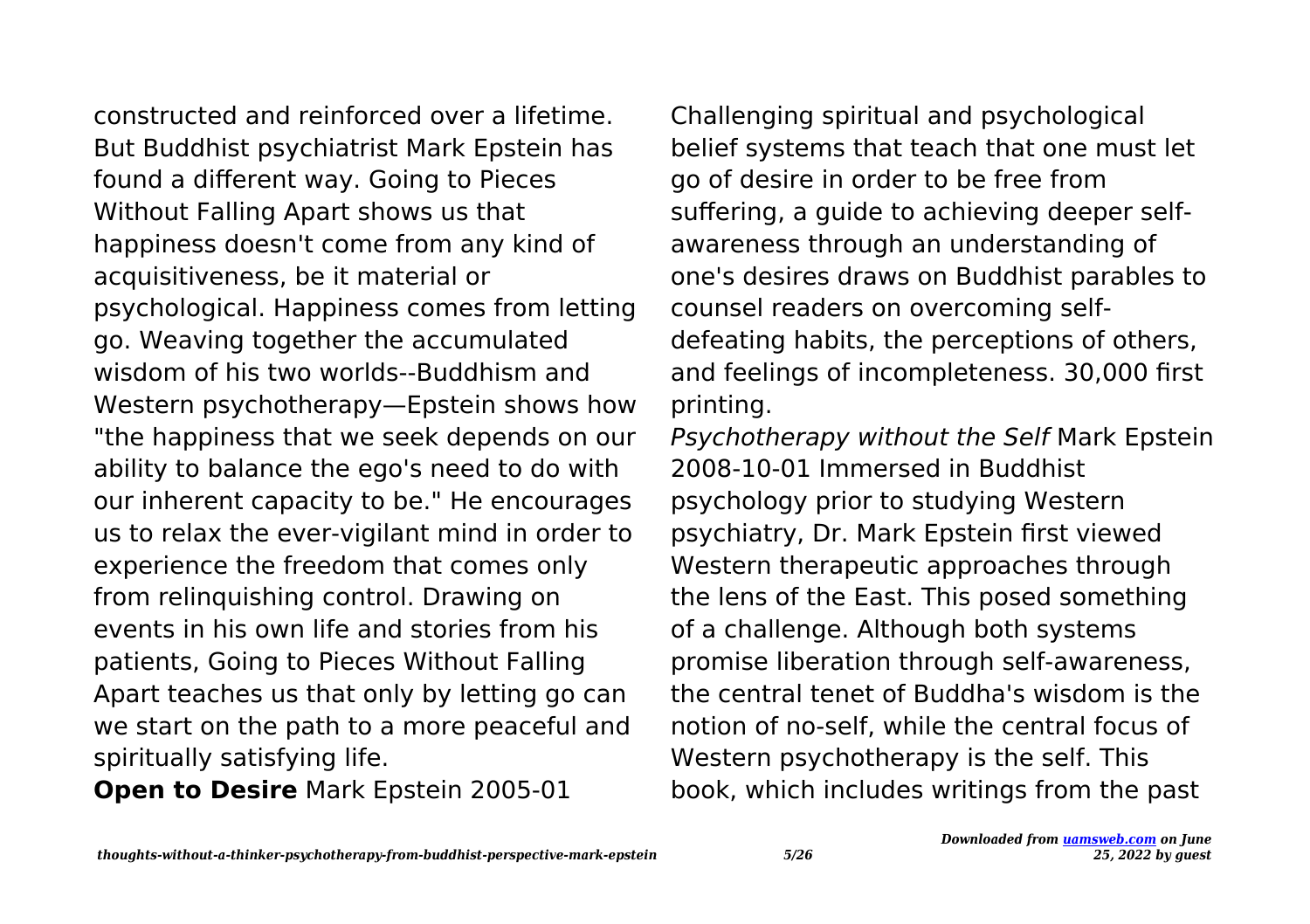twenty-five years, wrestles with the complex relationship between Buddhism and psychotherapy and offers nuanced reflections on therapy, meditation, and psychological and spiritual development. A best-selling author and popular speaker, Epstein has long been at the forefront of the effort to introduce Buddhist psychology to the West. His unique background enables him to serve as a bridge between the two traditions, which he has found to be more compatible than at first thought. Engaging with the teachings of the Buddha as well as those of Freud and Winnicott, he offers a compelling look at desire, anger, and insight and helps reinterpret the Buddha's Four Noble Truths and central concepts such as egolessness and emptiness in the psychoanalytic language of our time. The Power of Mindfulness Thera Nyanaponika 2014-12-01 The purpose of this essay is to demonstrate and explain the

efficacy of the method of mindfulness (satipatthana), that is, to show the actual power of mindfulness. Those who do not yet know the Buddha's teaching well enough to accept it as a reliable guide, may hesitate to take up, without good reasons, a practice that just on account of its radical simplicity may appear strange to them. In this essay a number of such "good reasons" are therefore proffered for the reader's scrutiny. They are also meant as an introduction to the general spirit of mindfulness and as pointers to its wide and significant perspectives. Those who have already taken up the practice of mindfulness will recognize in this essay features of their own practice, and be encouraged to cultivate them deliberately.

Mark Epstein Designs Mark Epstein 2018-05-24 - Mark Epstein recalls his life and major design projects as well as his favorite recipes and gives table-setting and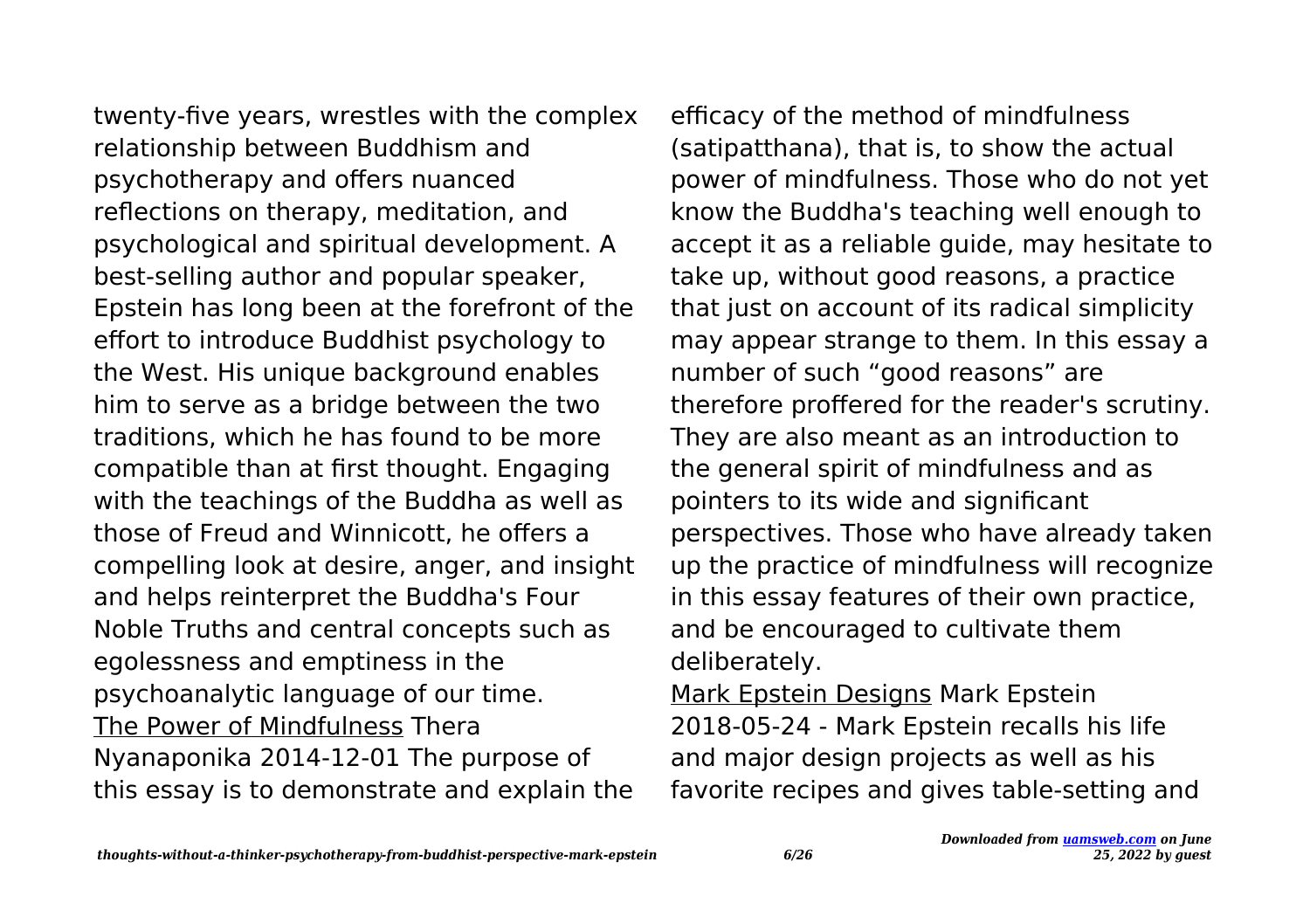entertaining tips One of New York's top interior designers whose work is known by most of the city's elite, Mark Epstein's designs are about creating timeless interiors for his clients. His work is highly architectural with an emphasis on beautiful backgrounds, favoring serene tailored interiors enlivened with a richly muted palette. Since establishing his firm, Mark Epstein Designs, in 1977, the firm's work has ranged from traditional, to quietly glamorous, and eclectic modern interiors. Mark Epstein Designs includes 13 key design projects that each contain an extra feature - entertaining tips with recipes, table settings, and collecting ideas, bringing together all of Epstein's talents into one harmonious monograph. Content: My Life So Far (Introduction); ME at Work; ME at Home; City/Country - Two Families/Four Homes; Rising to the Occasion - Five Scenarios; Old World/New World; Dedication;

Acknowledgments; Sources; Index. **The Zen of Therapy** Mark Epstein, M.D. 2022-01-11 "A warm, profound and cleareyed memoir. . . this wise and sympathetic book's lingering effect is as a reminder that a deeper and more companionable way of life lurks behind our self-serious stories."—Oliver Burkeman, New York Times Book Review A remarkable exploration of the therapeutic relationship, Dr. Mark Epstein reflects on one year's worth of therapy sessions with his patients to observe how his training in Western psychotherapy and his equally long investigation into Buddhism, in tandem, led to greater awareness—for his patients, and for himself For years, Dr. Mark Epstein kept his beliefs as a Buddhist separate from his work as a psychiatrist. Content to use his training in mindfulness as a private resource, he trusted that the Buddhist influence could, and should, remain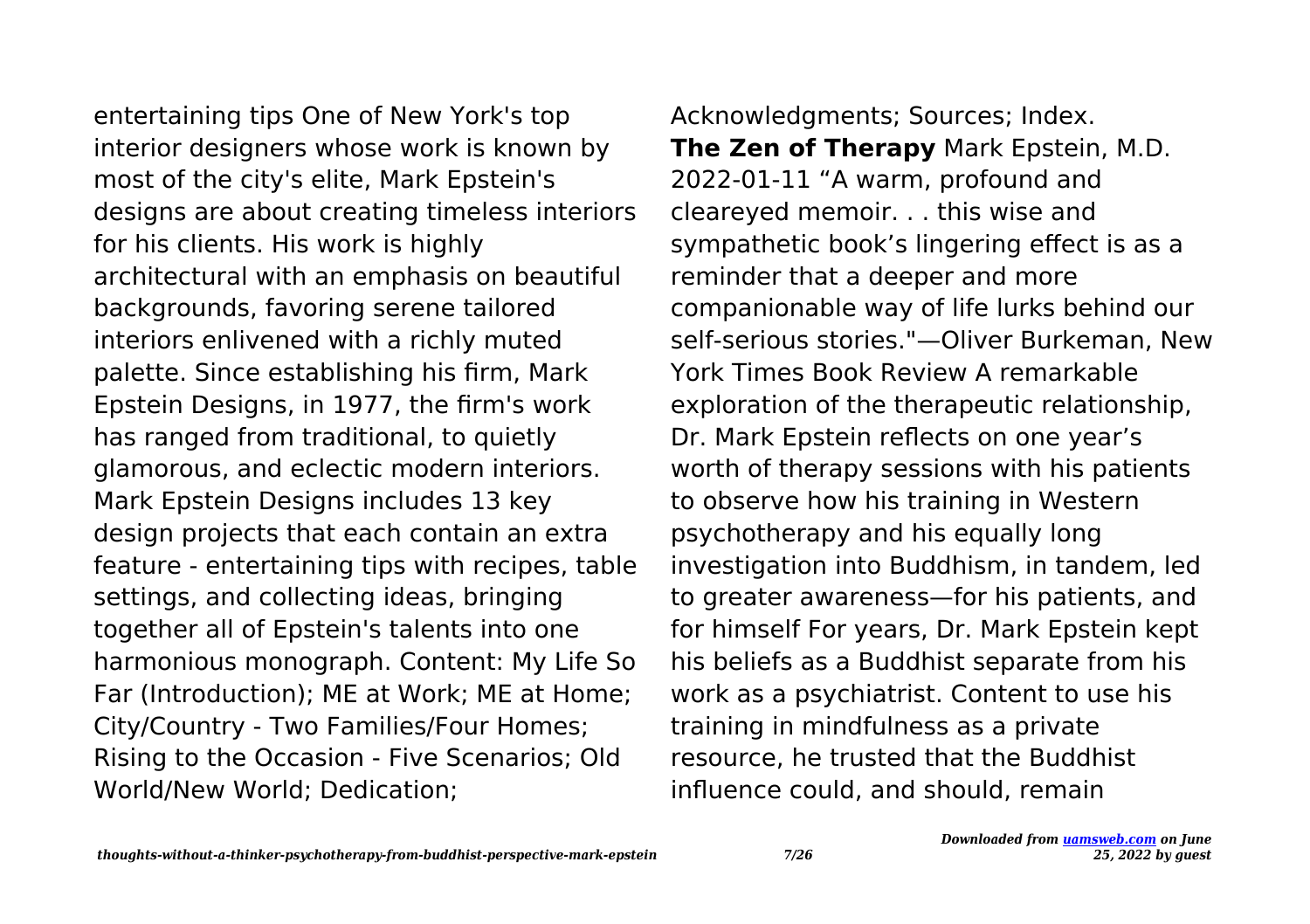invisible. But as he became more forthcoming with his patients about his personal spiritual leanings, he was surprised to learn how many were eager to learn more. The divisions between the psychological, emotional, and the spiritual, he soon realized, were not as distinct as one might think. In The Zen of Therapy, Dr. Epstein reflects on a year's worth of selected sessions with his patients and observes how, in the incidental details of a given hour, his Buddhist background influences the way he works. Meditation and psychotherapy each encourage a willingness to face life's difficulties with courage that can be hard to otherwise muster, and in this cross-section of life in his office, he emphasizes how therapy, an element of Western medicine, can in fact be considered a two-person meditation. Mindfulness, too, much like a good therapist, can "hold" our awareness for us—and allow us to come to

our senses and find inner peace. Throughout this deeply personal inquiry, one which weaves together the wisdom of two worlds, Dr. Epstein illuminates the therapy relationship as spiritual friendship, and reveals how a therapist can help patients cultivate the sense that there is something magical, something wonderful, and something to trust running through our lives, no matter how fraught they have been or might become. For when we realize how readily we have misinterpreted our selves, when we stop clinging to our falsely conceived constructs, when we touch the ground of being, we come home. The Faith to Doubt Stephen Batchelor 2015-04-01 Kierkegaard said that faith without doubt is simply credulity, the will to believe too readily, especially without adequate evidence, and that "in Doubt can Faith begin." All people involved in spiritual practice, of whatever persuasion, must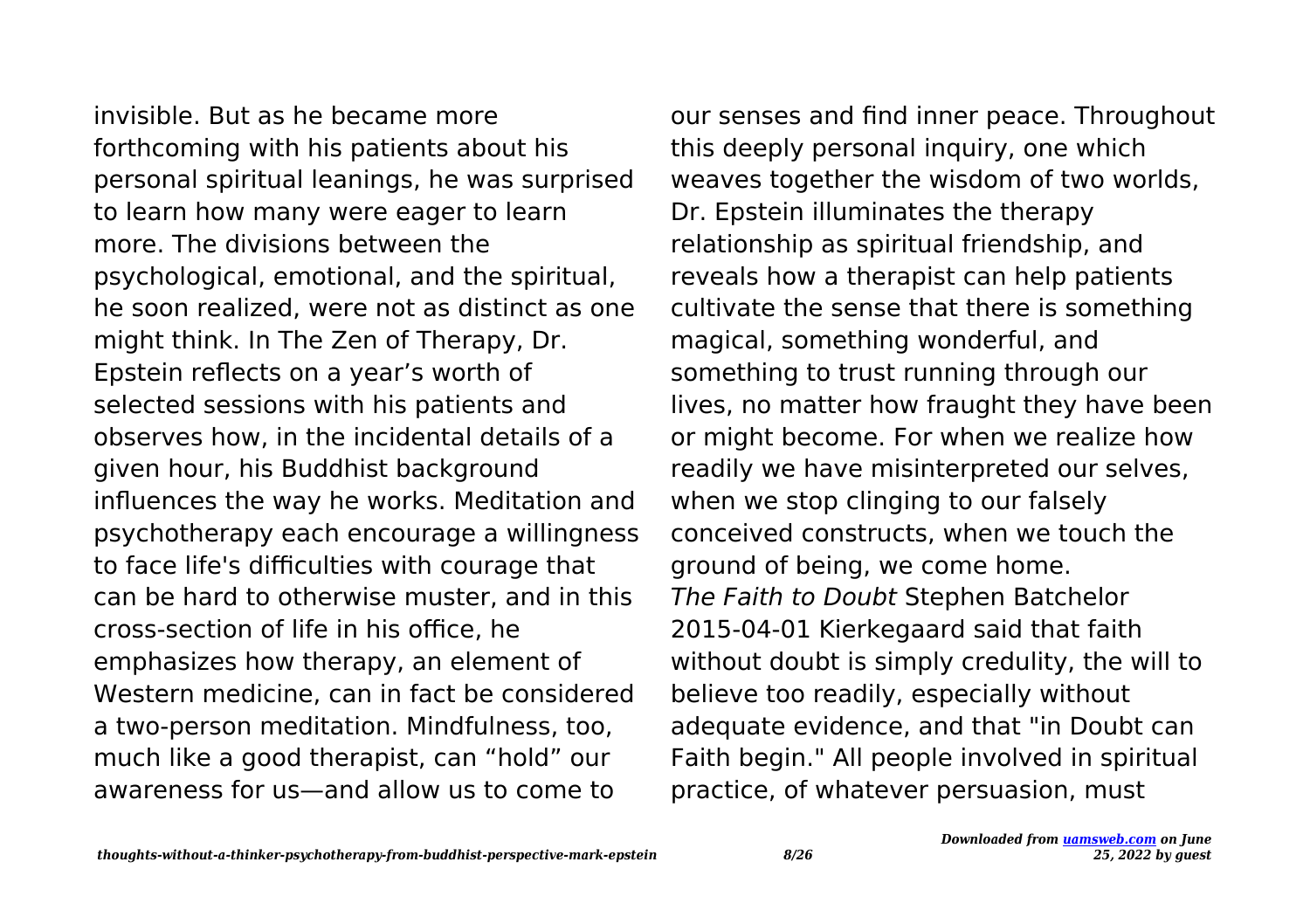confront doubt at one time or another, and find a way beyond it to belief, however temporary. But "faith is not equivalent to mere belief. Faith is the condition of ultimate confidence that we have the capacity to follow the path of doubt to its end. And courage." In this engaging spiritual memoir, Stephen Batchelor describes his own training, first as a Tibetan Buddhist and then as a Zen practitioner, and his own direct struggles along his path. "It is most uncanny that we are able to ask questions, for to question means to acknowledge that we do not know something. But it is more than an acknowledgement: it includes a yearning to confront an unknown and illuminate it through understanding. Questioning is a quest." Batchelor is a contemporary Buddhist teacher and writer, best known for his secular or agnostic approach to Buddhism. He considers Buddhism to be a constantly evolving

culture of awakening rather than a religious system based on immutable dogmas and beliefs. Buddhism has survived for the past 2,500 years because of its capacity to reinvent itself in accord with the needs of the different Asian societies with which it has creatively interacted throughout its history. As Buddhism encounters modernity, it enters a vital new phase of its development. Through his writings, translations and teaching, Stephen engages in a critical exploration of Buddhism's role in the modern world, which has earned him both condemnation as a heretic and praise as a reformer.

**The Essence of the Heart Sutra** Dalai Lama XIV Bstan-'dzin-rgya-mtsho 2005-07-07 Collects teachings as presented by the Dalai Lama in 2001 to more than eight thousand attendees, addressing such topics as the nature of emptiness and selflessness while providing background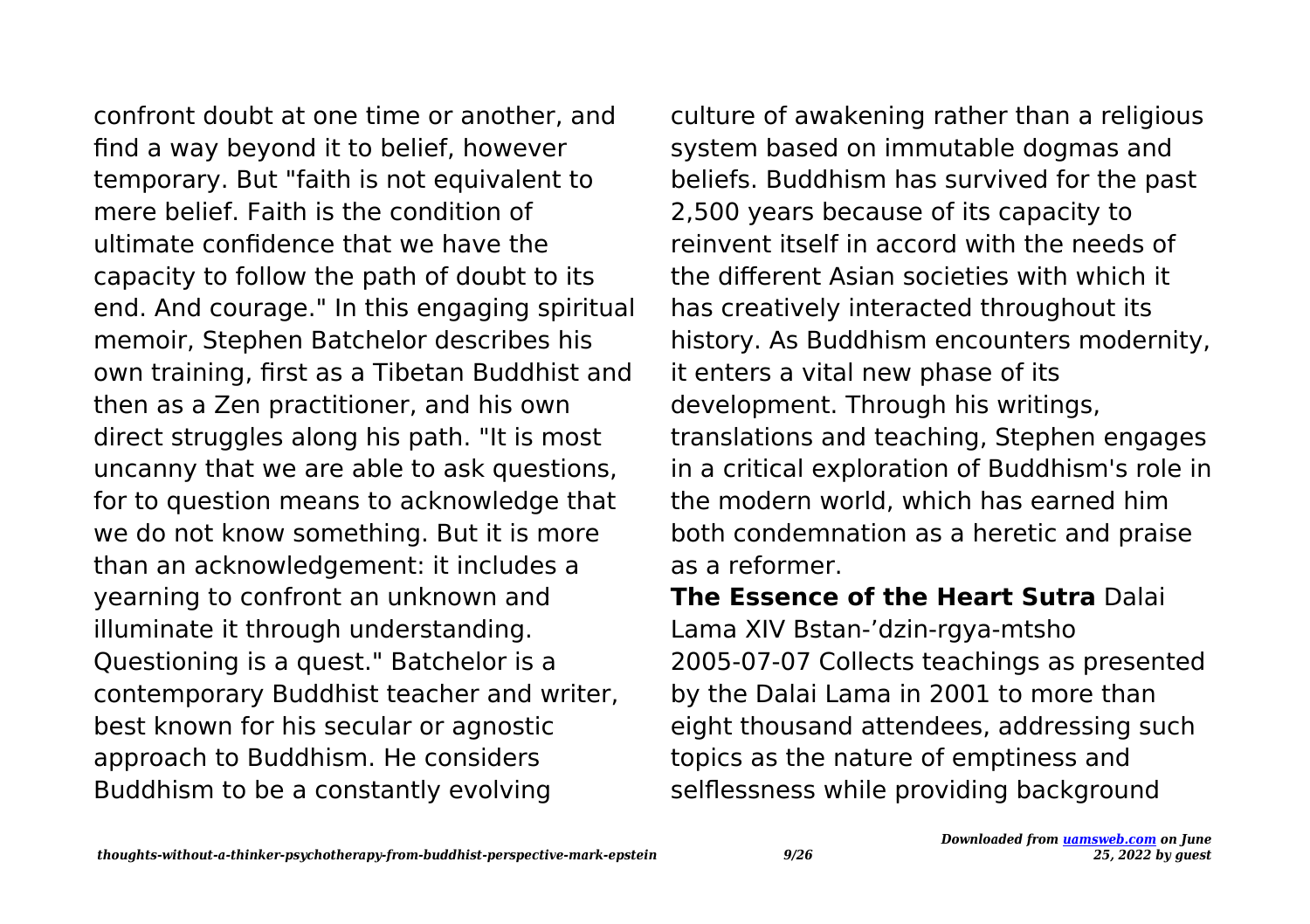information on Buddhism and additional commentary. Reprint. Minding What Matters Robert Langan 2006-06-01 A lyrical guide draws on Buddhist principles to counsel readers on how to identify the important things in life, presenting sample discussions between a psychotherapist and a patient to demonstrate how readers can create states of inquiry, place themselves into hypothetical situations, and act positively on inner thoughts. Original.

Psychoanalysis and Buddhism Jeremy D. Safran 2003 Psychoanalysis and Buddhism pairs Buddhist psychotherapists together with leading figures in psychoanalysis who have a general interest in the role of spirituality in psychology. The resulting essays present an illuminating discourse on these two disciplines and how they intersect. This landmark book challenges traditional thoughts on psychoanalysis and

Buddhism and propels them to a higher level of understanding.

**Being and Becoming** Franklyn Sills 2008-09-23 Being and Becoming is a wideranging analysis of the nature of being and selfhood. The book presents an original, integrated paradigm with the aim of creating a comprehensive overview of the human condition—and finding ways to alleviate suffering. In essence, the book explores the question, "What does it mean to be?" Being and Becoming begins with fresh interpretations of the work of Martin Heidegger and Buddhist, Taoist, and Christian writings as they relate to this question. Most of Being and Becoming, however, is about the nature of self and selfhood as a process of "I-am-this," "my becoming" rather than "my being." Author Franklyn Sills interweaves concepts from object relations theories, psychodynamics, pre- and perinatal psychology, and Buddhist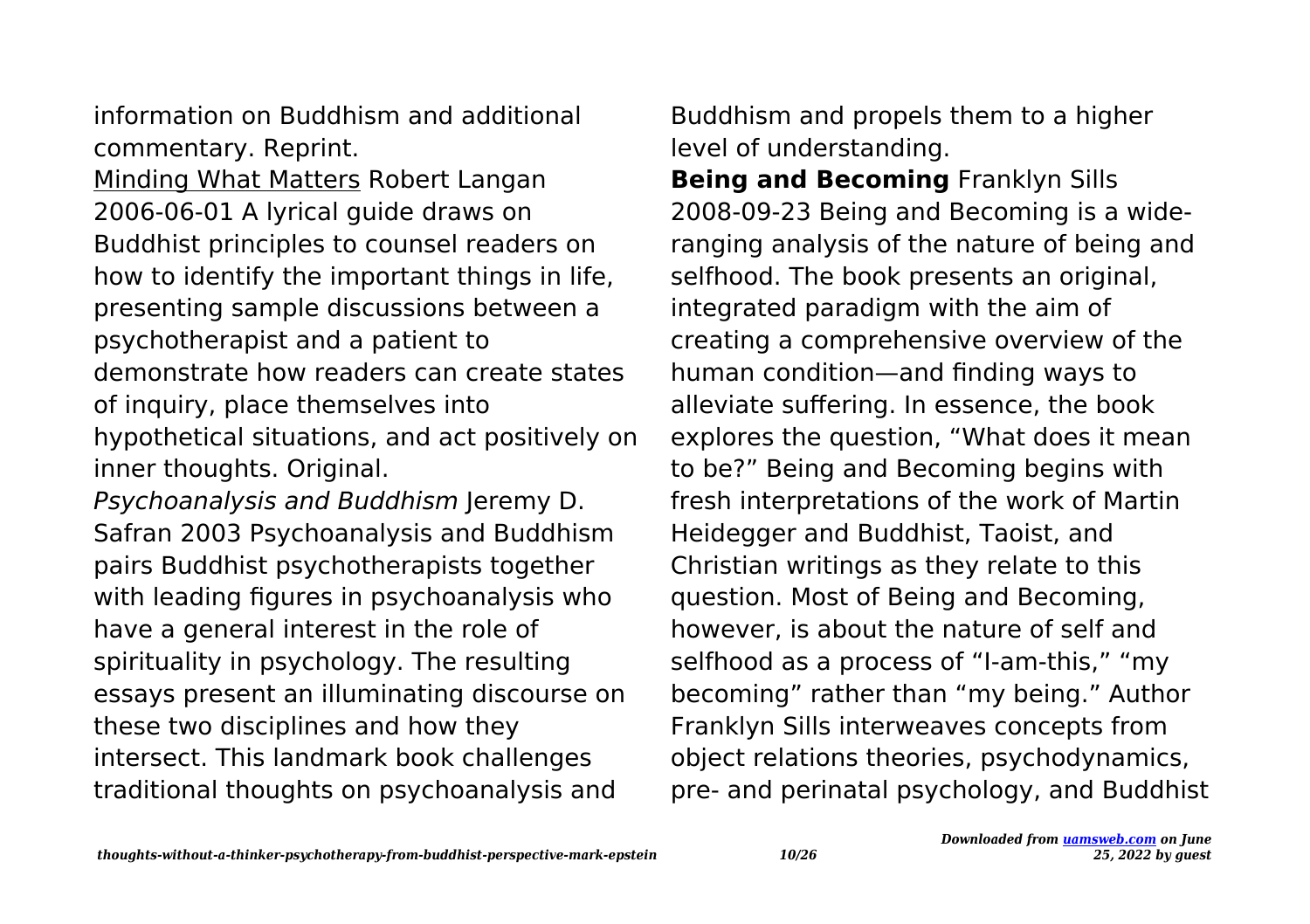self-psychology, along with his own rich experience as a Buddhist monk, somatic therapist, and psychotherapist, into his inquiry. The works of Fairbairn and Winnicott are discussed in depth, as are Winnicott and Stern's insights into the nature of the early holding environment, the infant-mother relational field, and early perceptual dynamics. A thoughtful guide for psychologists, therapists, counselors, and other health professionals, the book is also ideal for Buddhists and anyone looking for alternative therapy models.

**Attention and Interpretation** Wilfred R. Bion 1995 Considers the concept of the container and the contained.

**If You Meet the Buddha on the Road, Kill Him** Sheldon Kopp 1982-05-01 Using the myths of Gilgamesh, Siddhartha, Don Quixote, the works of buber, Ginsberg, Shakespeare, Kafka, Nin, Dante and Jung, the psychotherapist, guru and pilgrim

shares the epic talse and intimate revelations that help to shape everyman's journey through life. Going on Being Mark Epstein 2009-01-27 Before Mark Epstein became a medical student at Harvard and began training as a psychiatrist, he immersed himself in Buddhism through experiences with such influential Buddhist teachers as Ram Dass, Joseph Goldstein, and Jack Kornfield. The positive outlook of Buddhism and the meditative principle of living in the moment came to influence his study and practice of psychotherapy profoundly. This is Mark Epstein's memoir of his early years as a student of Buddhism and of how the teachings and practice of Buddhism shaped his approach to therapy, as well as a practical guide to how a Buddhist understanding of psychological problems makes change for the better possible. Going on Being is an intimate chronicle of the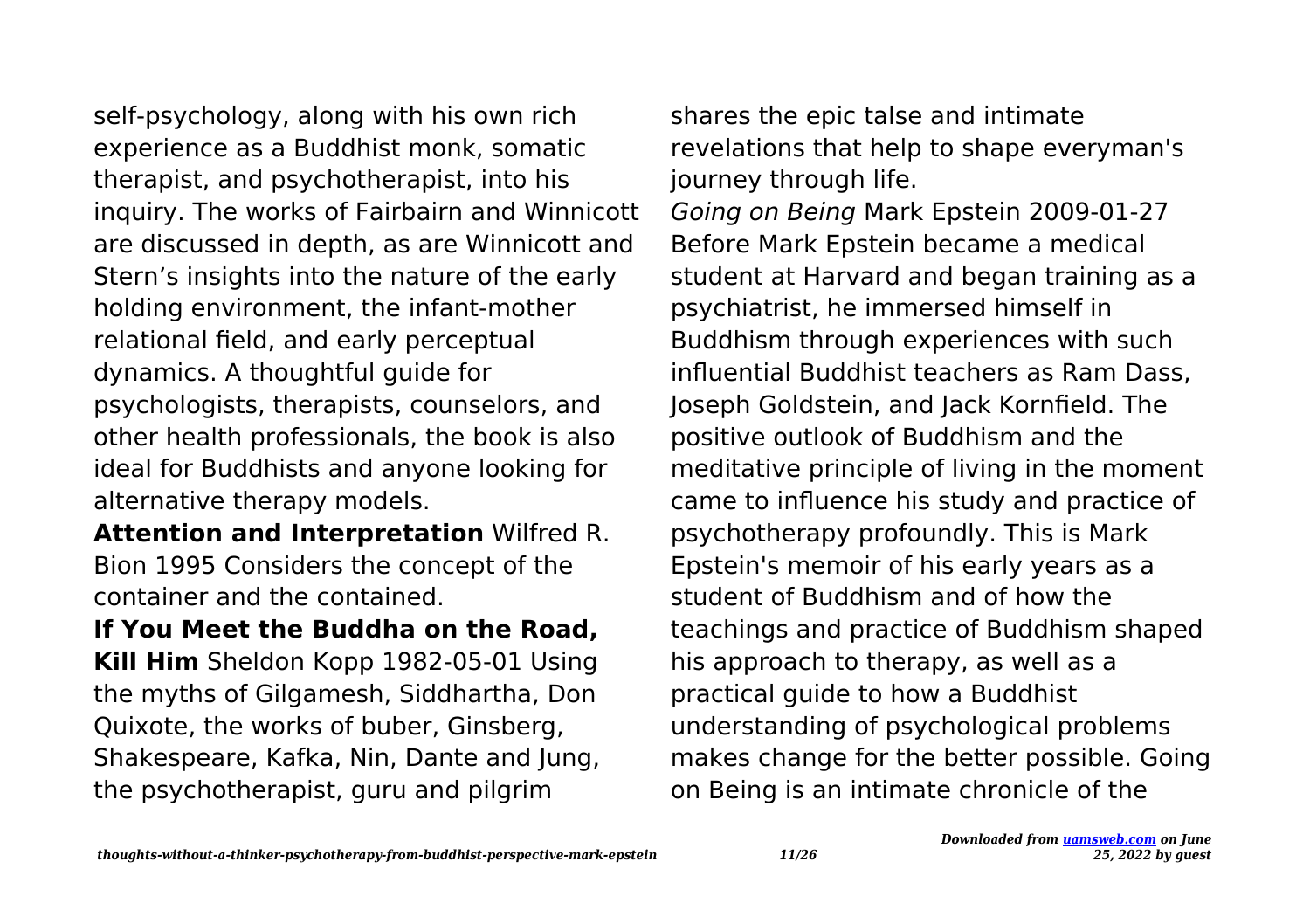evolution of spirit and psyche, and a highly inviting guide for anyone seeking a new path and a new outlook on life. "Mark Epstein gets better and better with each book; Going on Being is his most brilliant yet. He weaves a mindful cartography of the human heart, tying together insights from Buddhism and psychoanalytic thought into an elegant, captivating tapestry. Epstein shares the spiritual and emotional insights garnered from his own life journey in a fascinating account of what it can mean to us all to go on being." -Daniel Goleman, author of Emotional Intelligence Buddhist Psychotherapy Hyunsoo Jeon 2022-01-06 This book explores how to utilize Buddhism in psychotherapy and how Buddhism itself acts as a form of psychotherapy, using Buddhism practices as a lens for universal truth and wisdom rather than as aspects of a religion. Based on the author's over 30 years of study and practice

with early Buddhism and his experiences of Buddhism with his patients, the book outlines a new form of psychotherapy incorporating three Buddhist principles: the properties of the body and mind, the principle of world's movement, and living with wisdom. This technique provides a unique perspective on mental health and offers new approaches for clinicians and researchers to effectively addressing mental health and well-being. Buddhism and Psychotherapy Across Cultures Mark Unno 2006-07-12 As

Buddhism and psychotherapy have grown and diversified in Asia and the West, so too has the literature dealing with their intersection. In this collection of essays, leading voices explore many surprising connections between psychotherapy and Buddhism. Contributors include Jack Engler on "Promises and Perils of the Spiritual Path," Taitetsu Unno on "Naikan Therapy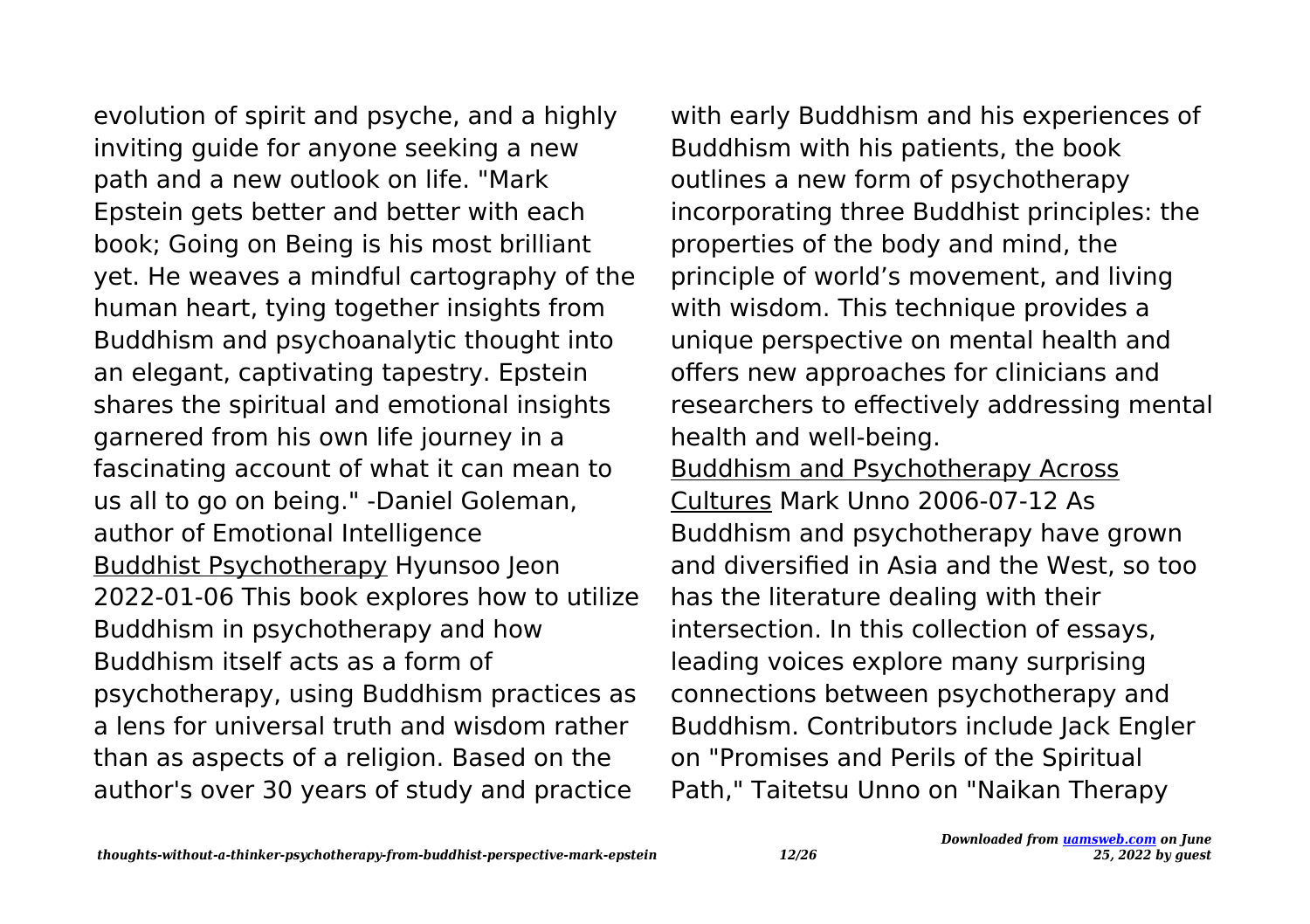and Shin Buddhism," and Anne Carolyn Klein on "Psychology, the Sacred, and Energetic Sensing."

On Kissing, Tickling, and Being Bored Adam Phillips 1994 Psychotherapist Adam Phillips focuses on a variety of subjects rarely investigated by psychoanalysis--such things as kissing, worrying, risk, and solitude. Phillips rejects the common notion that only the examined life is worth living, asserting that one's psychic health depends on establishing a realm of life that successfully resists interpretation.

Going on Being Mark Epstein 2001-06-19 The bestselling author of Going to Pieces Without Falling Apart combines a memoir of his own journey as a student of Buddhism and psychology with a powerful message about how cultivating true self-awareness and adopting a Buddhist understanding of change can free the mind. "Meditation was the vehicle that opened me up to myself,

but psychotherapy, in the right hands, has similar potential. It was actually through my own therapy and my own studies of Western psychoanalytic thought that I began to understand what meditation made possible. As compelling as the language of Buddhism was for me, I needed to figure things out in Western concepts as well. Psychotherapy came after meditation in my life, but it reinforced what meditation had shown me." Before Mark Epstein became a medical student at Harvard and began training as a psychiatrist, he immersed himself in Buddhism through experiences with such influential Buddhist teachers as Ram Dass, Joseph Goldstein, and Jack Kornfield. The positive outlook of Buddhism and the meditative principle of living in the moment came to influence his study and practice of psychotherapy profoundly. Going on Being is Epstein's memoir of his early years as a student of Buddhism and of how Buddhism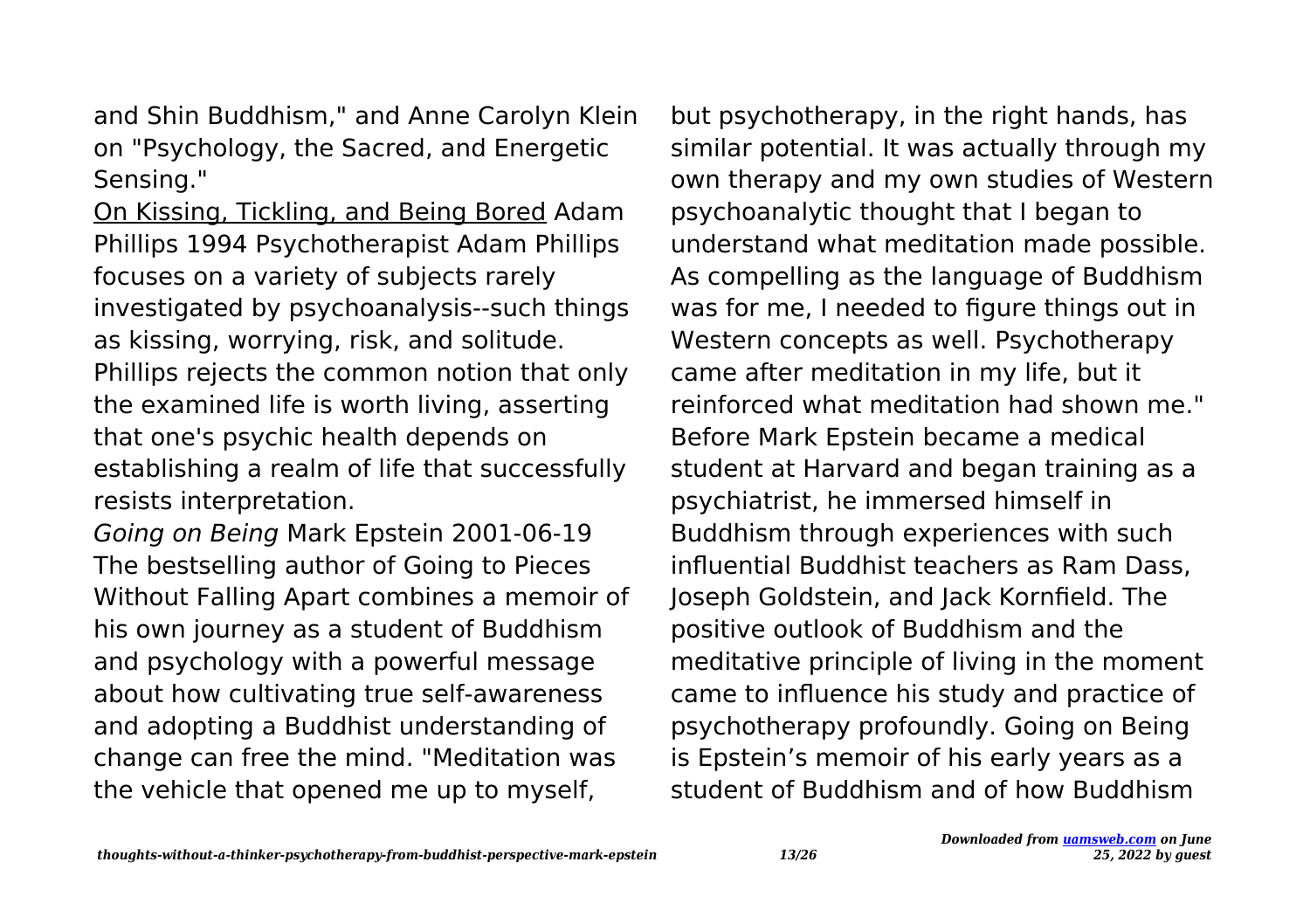shaped his approach to therapy. It is also a practical guide to how a Buddhist understanding of psychological problems makes change for the better possible. In psychotherapy, Epstein discovered a vital interpersonal parallel to meditation, but he also recognized Western psychology's tendency to focus on problems, either by attempting to eliminate them or by going into them more deeply, and how this too often results in a frustrating "paralysis of analysis." Buddhism opened his eyes to another way of change. Drawing on his own life and stories of his patients, he illuminates the concept of "going on being," the capacity we all have to live in a fully aware and creative state unimpeded by constraints or expectations. By chronicling how Buddhism and psychotherapy shaped his own growth, Mark Epstein has written an intimate chronicle of the evolution of spirit and psyche, and a highly inviting guide for

anyone seeking a new path and a new outlook on life. From the Hardcover edition. Healing Anger Dalai Lama XIV Bstan-'dzinrgya-mtsho 1997 In this book the Dalai Lama shows how through the practice of patience and tolerance we can overcome the obstacles of anger and hatred. He bases his discussion on A Guide to the Bodhisattva`s Way of Life, the classic work on the activities of Bodhisattvas--those who aspire to attain full enlightenment in order to bengit all beings.The techniques and methods presented are relevant not only for Buddhist practitioners but for all who seek to improve themselves. Through these teachings and by his own example, the Dalai Lama shows the power that patience and tolerance have to heal anger and to generate peace in the world. The Trauma of Everyday Life Dr. Epstein 2014-07-07 Trauma does not just happen to a few unlucky people; it is the bedrock of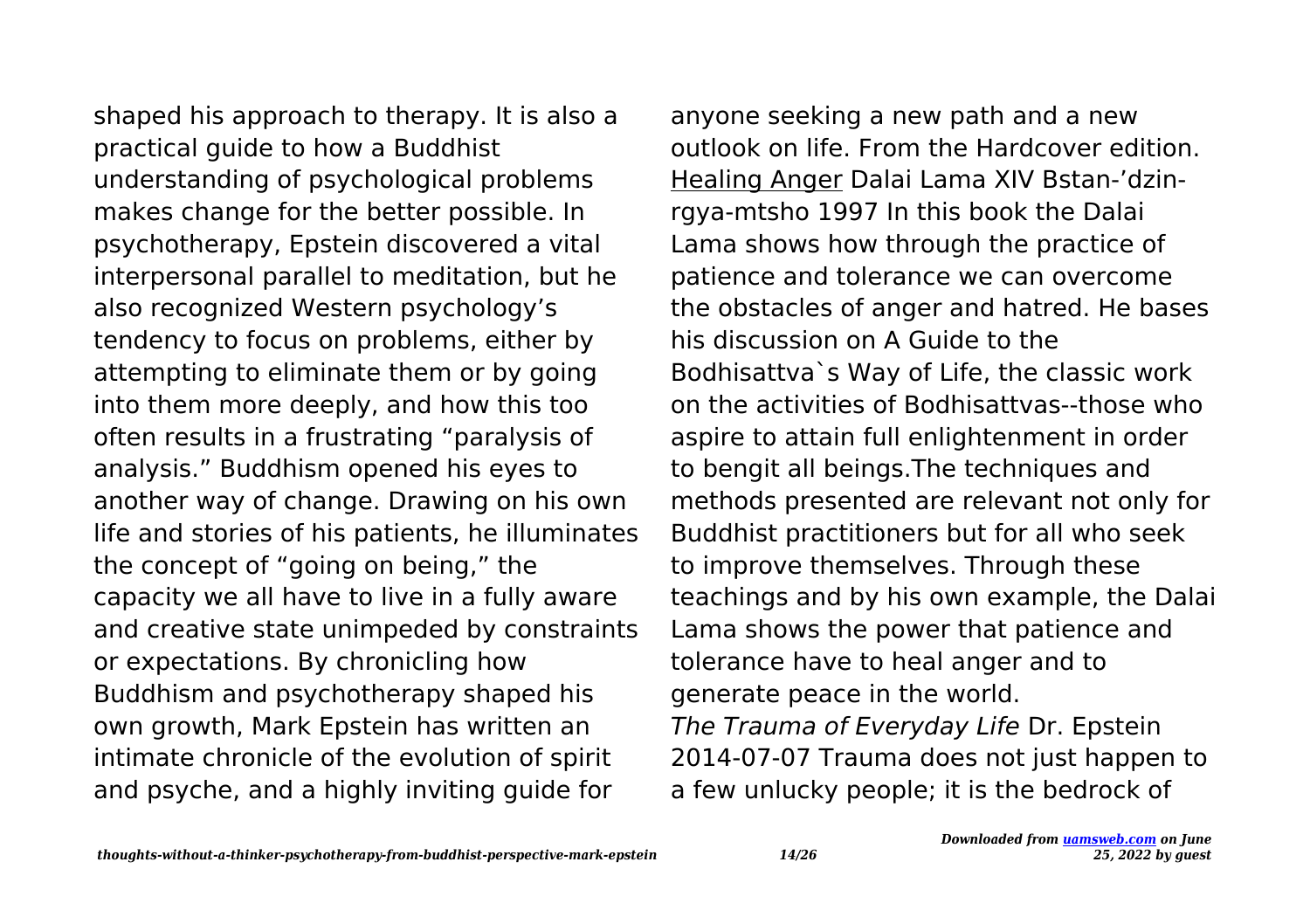our psychology. Death and illness touch us all, but even the everyday sufferings of loneliness and fear are traumatic. In The Trauma of Everyday Life renowned psychiatrist and author of Thoughts Without a Thinker Mark Epstein uncovers the transformational potential of trauma, revealing how it can be used for the mind's own development. Epstein finds throughout that trauma, if it doesn't destroy us, wakes us up to both our minds' own capacity and to the suffering of others. It makes us more human, caring and wise. It can be our greatest teacher, our freedom itself, and it is available to all of us. Western psychology teaches that if we understand the cause of trauma, we might move past it while many drawn to Eastern practices see meditation as a means of rising above, or distancing themselves from, their most difficult emotions. Both, Epstein argues, fail to recognize that trauma is an indivisible part

of life and can be used as a tool for growth and an ever deeper understanding of change. When we regard trauma with this perspective, understanding that suffering is universal and without logic, our pain connects us to the world on a more fundamental level. Guided by the Buddha's life as a profound example of the power of trauma, Epstein's also closely examines his own experience and that of his psychiatric patients to help us all understand that the way out of pain is through it.

**My Father's Guru** Jeffrey Moussaieff Masson 2013-03-19 As a child growing up in the Hollywood Hills during the 1950s, Jeffrey Moussaieff Masson thought it was perfectly normal that a guru named Paul Brunton lived with his family and dictated everything about their daily rituals, from their diet to their travel plans to his parents' sex life. But in this extraordinary memoir, Masson reflects on just how bizarre everything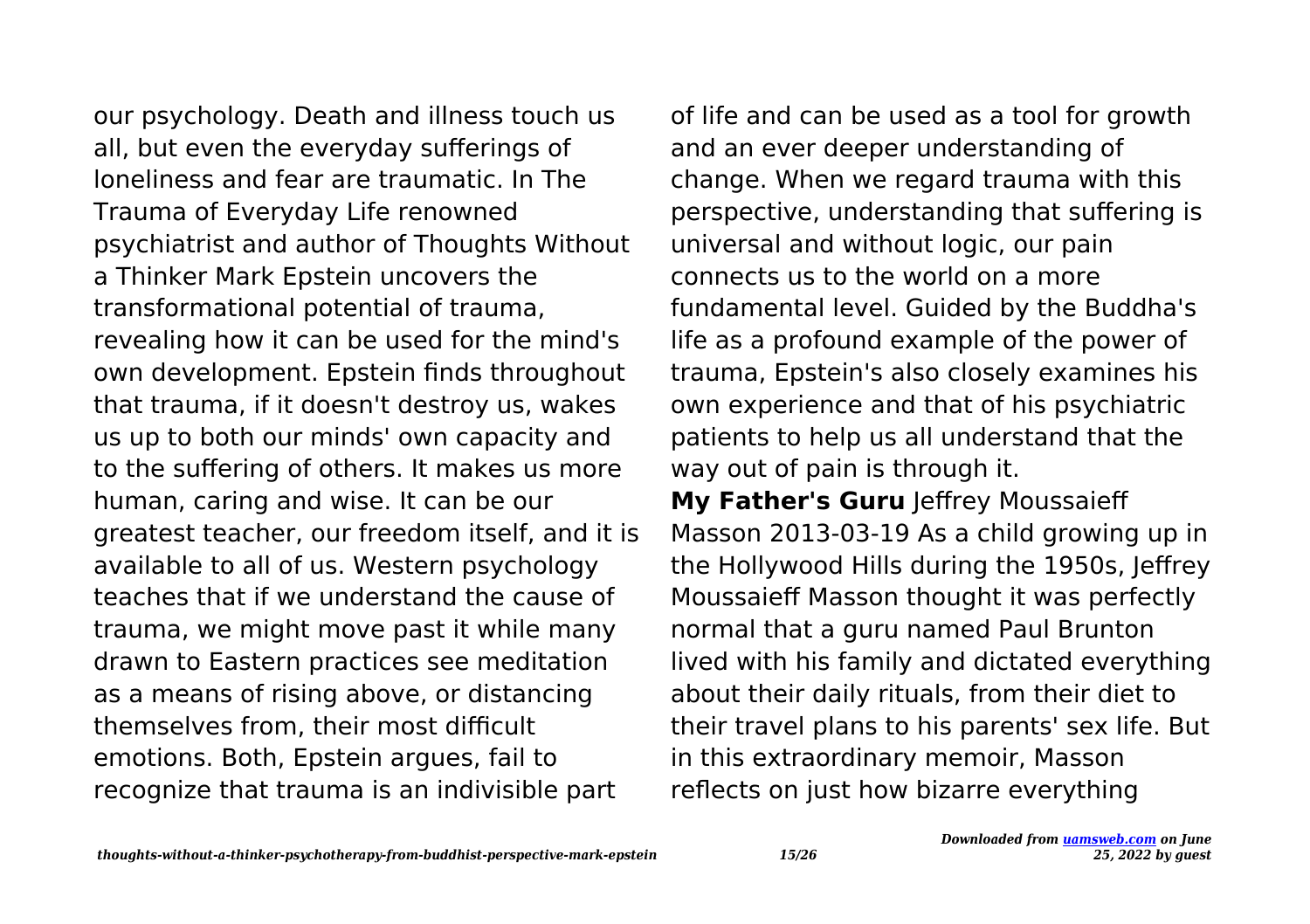about his childhood was-especially the relationship between his father and the elusive, eminent mystic he revered (and supported) for years. Writing with candor and charm, Masson describes how his father became convinced that Paul Brunton-P.B. to his familiars-was a living God who would fill his life with enlightenment and wonder. As the Masson family's personal guru, Brunton freely discussed his life on other planets, laid down strict rules on fasting and meditation, and warned them all of the imminence of World War III. For years, young Jeffrey was as ardent a disciple as his father-but with the onset of adolescence, he staged a dramatic revolt against this domestic deity and everything he stood for. Filled with absurdist humor and intimate confessions, My Father's Guru is the spellbinding coming-of-age story of one of our most brilliant writers. REVIEWS "An uncompromising yet compassionate book . .

. A coming-of-age memoir unlike any other." -The Toronto Star "AN EXTRAORDINARY CAUTIONARY TALE .... about the enduring human impulse to imbue charismatic individuals with superhuman attributes." - San Francisco Chronicle "Told with a mixture of humor and compassion. . . . Throughout this confessional book a grown man tells of an unusual, even weird childhood and the blind submission that consumed his family's life." -ROBERT COLES The New York Times Book Review "My Father's Guru is an interesting account of a warped upbringing made fascinating by the insight it provides into Masson's adult life. He makes no excuses: in initially revering Freud and other authority figures, Masson realizes he was seeking new and better gurus that Bruntonand was fated to reject them pitilessly when they showed themselves, like Brunton, to be merely human." -Los Angeles Times Book Review "Beneath the guru-bashing, the book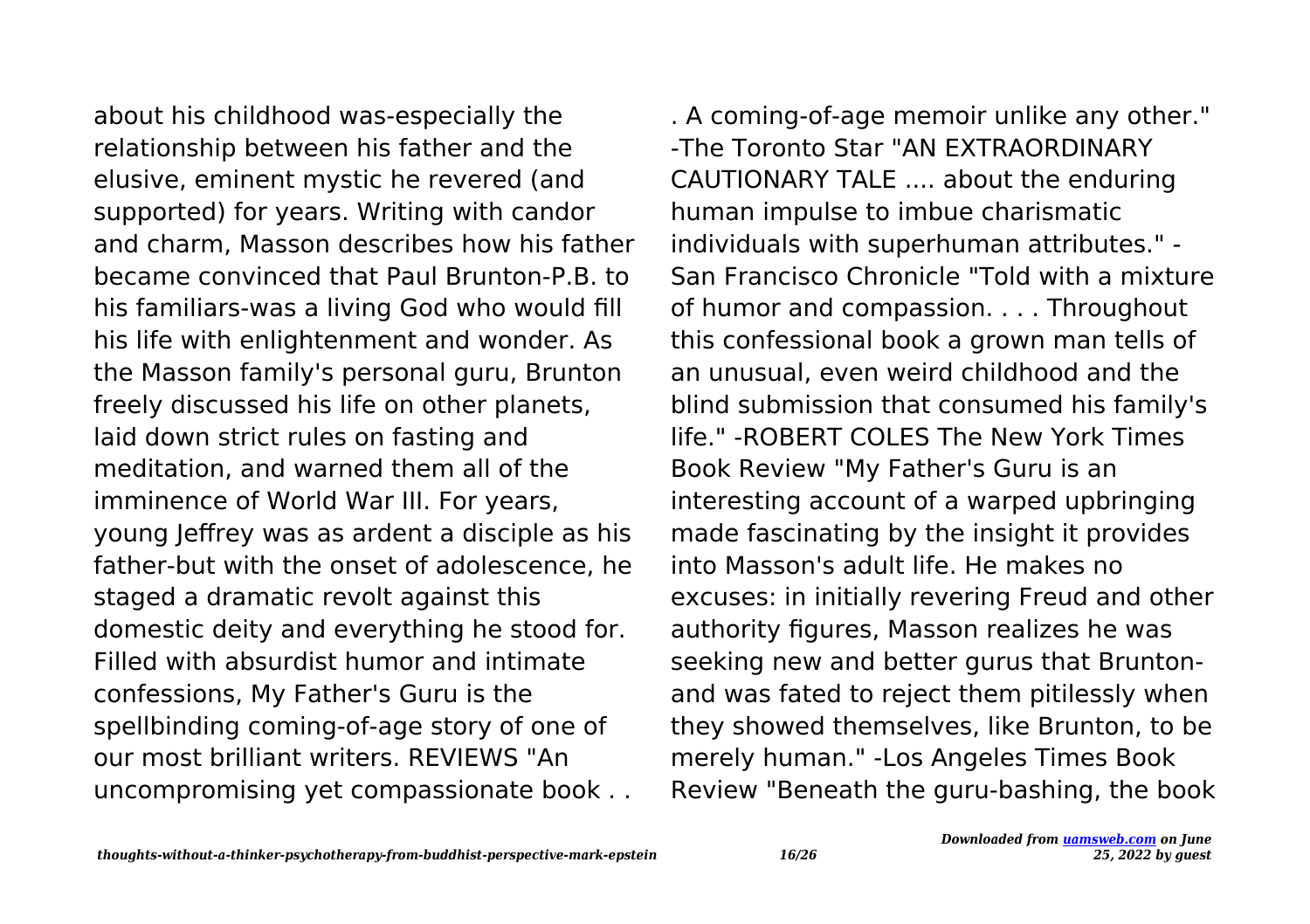is Masson's poignant and loving indictment of his parents, worth reading for his psychological portrait of coming-of-age disillusionment." -Seattle Weekly Being No One Thomas Metzinger 2004-08-20 According to Thomas Metzinger, no such things as selves exist in the world: nobody ever had or was a self. All that exists are phenomenal selves, as they appear in conscious experience. The phenomenal self, however, is not a thing but an ongoing process; it is the content of a "transparent self-model." In Being No One, Metzinger, a German philosopher, draws strongly on neuroscientific research to present a representationalist and functional analysis of what a consciously experienced first-person perspective actually is. Building a bridge between the humanities and the empirical sciences of the mind, he develops new conceptual toolkits and metaphors; uses case studies of unusual states of mind

such as agnosia, neglect, blindsight, and hallucinations; and offers new sets of multilevel constraints for the concept of consciousness. Metzinger's central question is: How exactly does strong, consciously experienced subjectivity emerge out of objective events in the natural world? His epistemic goal is to determine whether conscious experience, in particular the experience of being someone that results from the emergence of a phenomenal self, can be analyzed on subpersonal levels of description. He also asks if and how our Cartesian intuitions that subjective experiences as such can never be reductively explained are themselves ultimately rooted in the deeper representational structure of our conscious minds.

The Primacy of the Political Dick Howard 2010-09-30 The conflict between politics and antipolitics has replayed throughout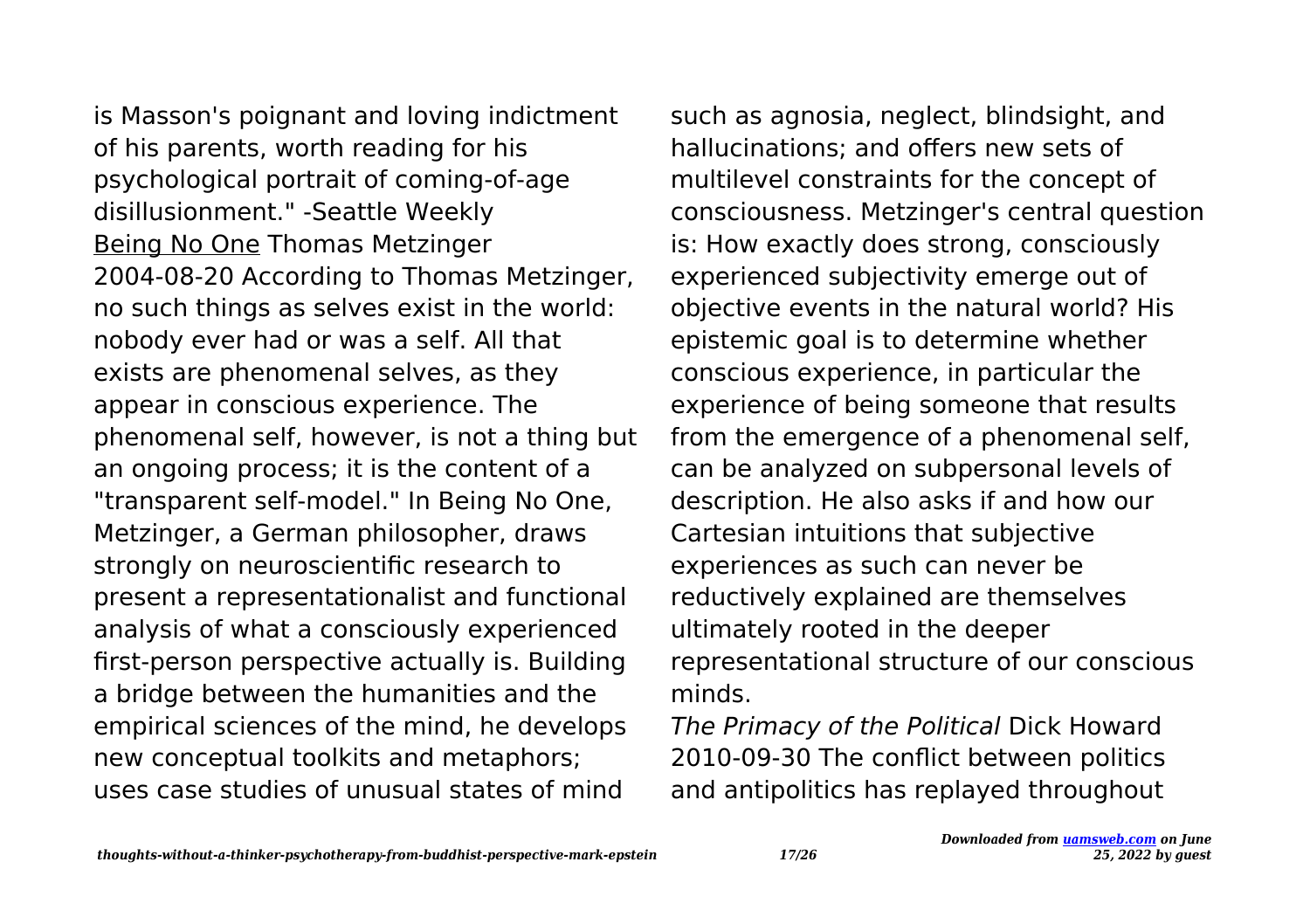Western history and philosophical thought. From the beginning, Plato's quest for absolute certainty led him to denounce democracy, an anti-political position challenged by Aristotle. In his wide-ranging narrative, Dick Howard puts this dilemma into fresh perspective, proving our contemporary political problems are not as unique as we think. Howard begins with democracy in ancient Greece and the rise and fall of republican politics in Rome. In the wake of Rome's collapse, political thought searched for a new medium, and the conflict between politics and antipolitics reemerged through the contrasting theories of Saint Augustine and Saint Thomas. During the Renaissance and Reformation, the emergence of the modern individual again transformed the terrain of the political. Even so, politics vs. antipolitics dominated the period, frustrating even Machiavelli, who sought to reconceptualize the nature of

political thought. Hobbes and Locke, theorists of the social contract, then reenacted the conflict, which Rousseau sought (in vain) to overcome. Adam Smith and the growth of modern economic liberalism, the radicalism of the French revolution, and the conservative reaction of Edmund Burke subsequently marked the triumph of antipolitics, while the American Revolution momentarily offered the potential for a renewal of politics. Taken together, these historical examples, viewed through the prism of philosophy, reveal the roots of today's political climate and the trajectory of battles yet to come. **Mindfulness-Informed Relational Psychotherapy and Psychoanalysis** Marjorie Schuman 2016-12-19 Mindfulness-Informed Relational Psychotherapy and Psychoanalysis: Inquiring Deeply provides a refreshing new look at the emerging field of Buddhist-informed psychotherapy. Marjorie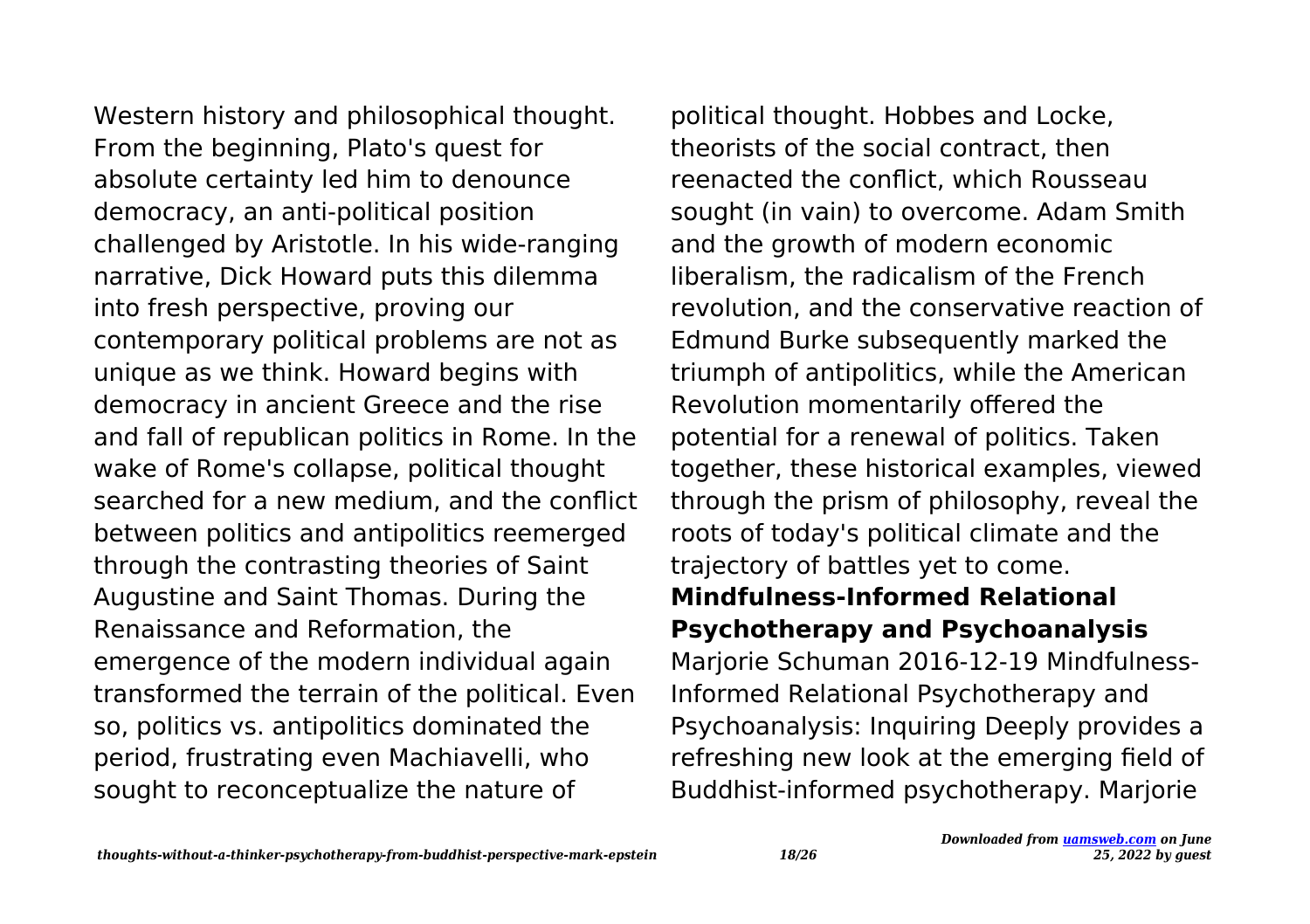Schuman presents a cogent framework which engages the patient at the levels of narrative, affective regulation, and psychodynamic understanding. Blending knowledge of contemporary psychoanalysis with the wisdom of Buddhist view, she examines how mindfulness can be integrated into psychodynamic treatment as an aspect of self-reflection rather than as a cognitive behavioral technique or intervention. This book explores how mindfulness as a "self-reflective awareness practice" can be used to amplify and unpack psychological experience in psychodynamic treatment. Schuman presents a penetrating analysis of conceptual issues, richly illustrated throughout with clinical material. In so doing, she both clarifies important dimensions of psychotherapy and illuminates the role of "storyteller mind" in the psychological world of lived experience. The set of reflections comprises an

unfolding deep inquiry in its own right, delving into the similarities and differences between mindfulness-informed psychotherapy, on the one hand, and mindfulness as a meditation practice, on the other. Filling in an outline familiar from psychoanalytic theory, the book explores basic concepts of Self, Other, and "object relations" from an integrative perspective which includes both Buddhist and psychoanalytic ideas. Particular emphasis is placed on how relationship is held in mind, including the dynamics of relating to one's own mind. The psychotherapeutic approach described also delineates a method for practicing with problems in the Buddhist sense of the word practice. It investigates how problems are constructed and elucidates a strategy for finding the wisdom and opportunities for growth which are contained within them. Mindfulness-Informed Relational Psychotherapy and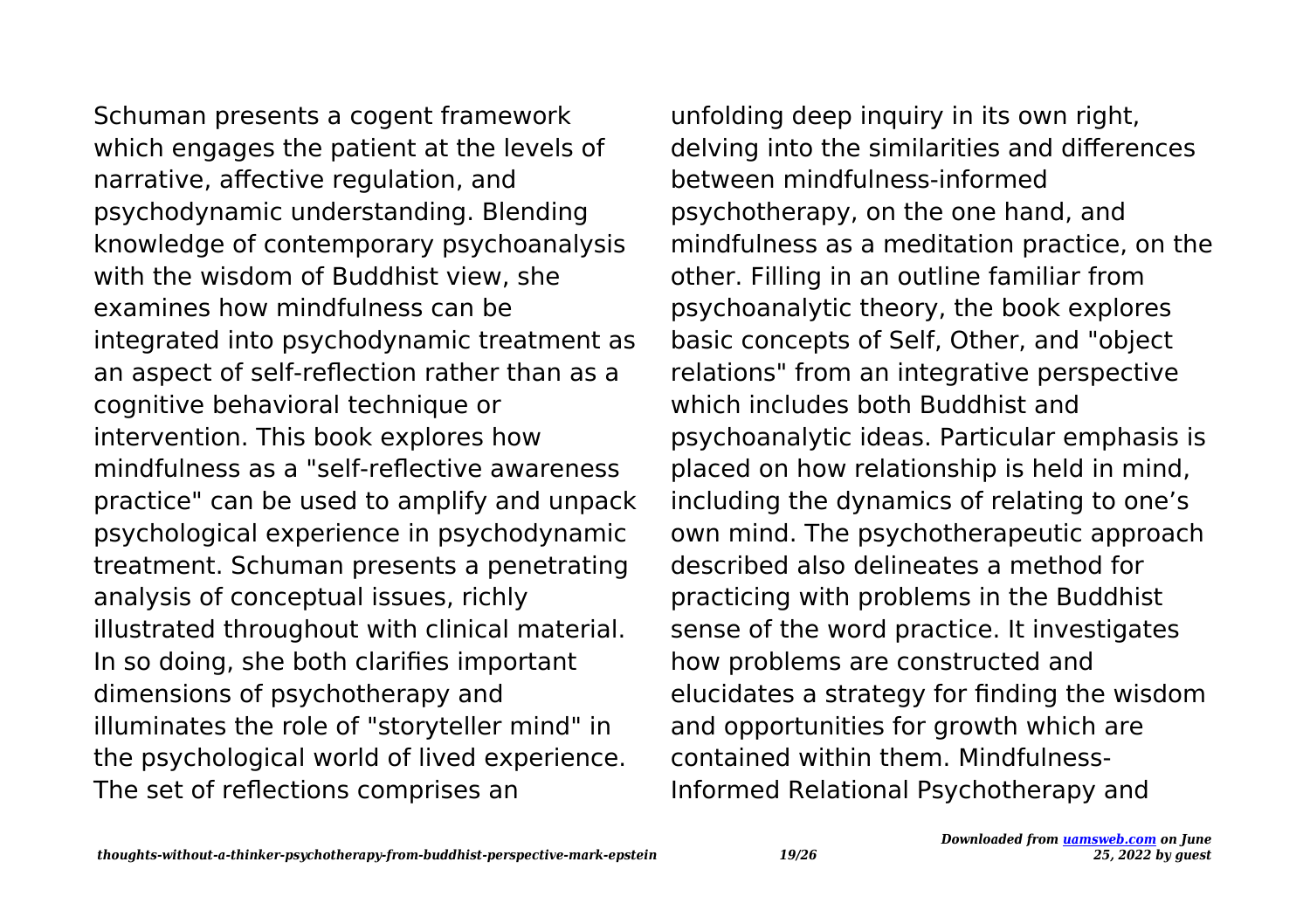Psychoanalysis demonstrates in clear language how the experience of Self and Other is involved in emotional pain and relational suffering. In the relational milieu of psychotherapy, "Inquiring Deeply" fosters emotional insight and catalyzes psychological growth and healing. This book will be of great interest to psychoanalytically-oriented clinicians as well as Buddhist scholars and psychologicallyminded Buddhist practitioners interested in the clinical application of mindfulness. The Dhammapada Gautama Buddha 2019-09-12 The Dhammapada is the most important document of the Buddhism religion. It is believed that the Buddha spoke the verses of The Dhammapada, which address themes such as ethics, happiness, and anger, on several occasions. The 423 verses in 26 chapters are an essential part of Buddhist teachings and offer helpful lessons for modern readers. The nature of

the self, the value of relationships, the importance of moment-to-moment awareness, the destructiveness of anger, the suffering that attends attachment, the ambiguity of the earth's beauty, the inevitability of aging, the certainty of death–these dilemmas preoccupy us today as they did centuries ago. The Zen of Therapy Mark Epstein, M.D. 2022-01-11 "A warm, profound and cleareyed memoir. . . this wise and sympathetic book's lingering effect is as a reminder that a deeper and more companionable way of life lurks behind our self-serious stories."—Oliver Burkeman, New York Times Book Review A remarkable exploration of the therapeutic relationship, Dr. Mark Epstein reflects on one year's worth of therapy sessions with his patients to observe how his training in Western psychotherapy and his equally long investigation into Buddhism, in tandem, led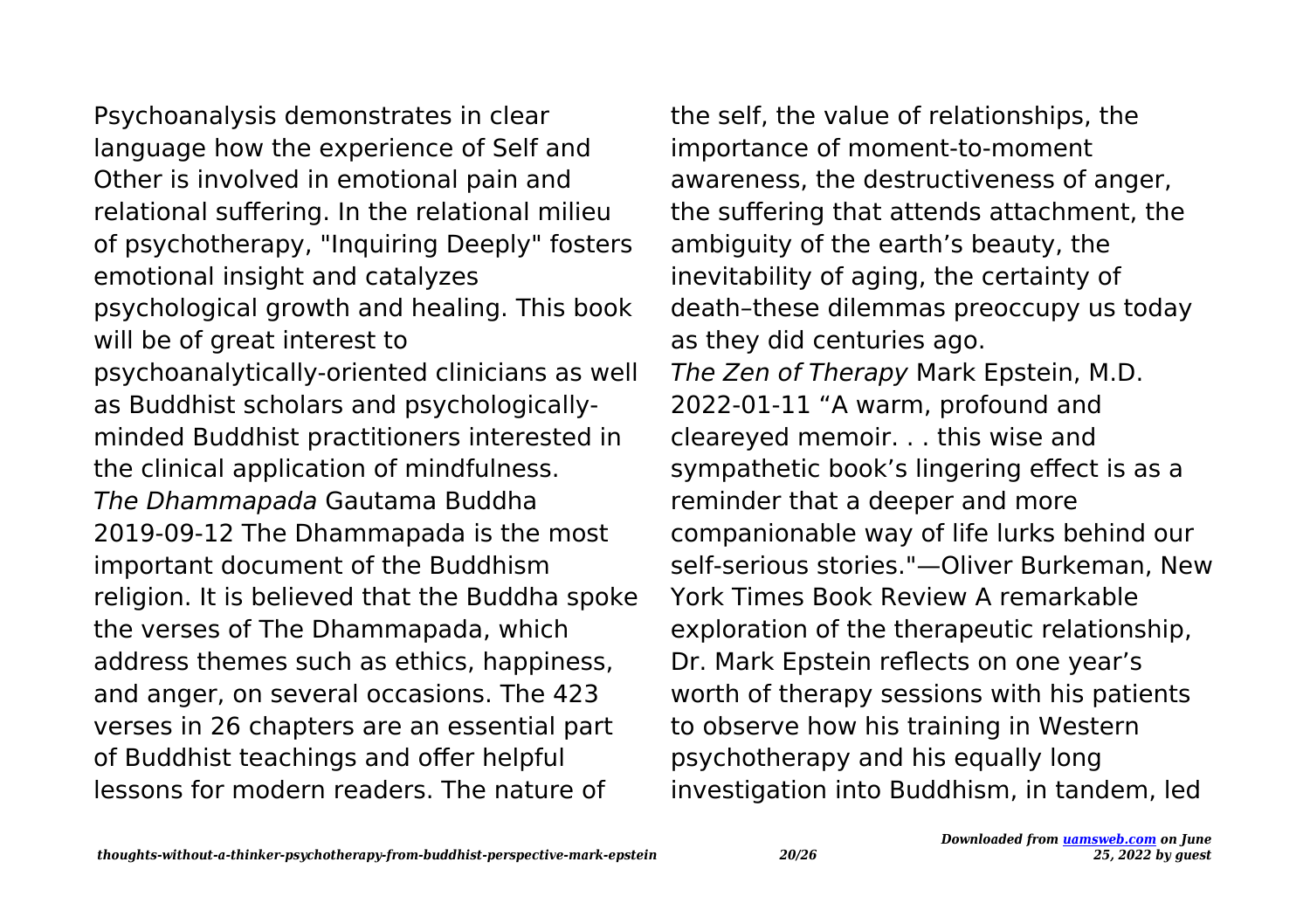to greater awareness—for his patients, and for himself For years, Dr. Mark Epstein kept his beliefs as a Buddhist separate from his work as a psychiatrist. Content to use his training in mindfulness as a private resource, he trusted that the Buddhist influence could, and should, remain invisible. But as he became more forthcoming with his patients about his personal spiritual leanings, he was surprised to learn how many were eager to learn more. The divisions between the psychological, emotional, and the spiritual, he soon realized, were not as distinct as one might think. In The Zen of Therapy, Dr. Epstein reflects on a year's worth of selected sessions with his patients and observes how, in the incidental details of a given hour, his Buddhist background influences the way he works. Meditation and psychotherapy each encourage a willingness to face life's difficulties with courage that

can be hard to otherwise muster, and in this cross-section of life in his office, he emphasizes how therapy, an element of Western medicine, can in fact be considered a two-person meditation. Mindfulness, too, much like a good therapist, can "hold" our awareness for us—and allow us to come to our senses and find inner peace. Throughout this deeply personal inquiry, one which weaves together the wisdom of two worlds, Dr. Epstein illuminates the therapy relationship as spiritual friendship, and reveals how a therapist can help patients cultivate the sense that there is something magical, something wonderful, and something to trust running through our lives, no matter how fraught they have been or might become. For when we realize how readily we have misinterpreted our selves, when we stop clinging to our falsely conceived constructs, when we touch the ground of being, we come home.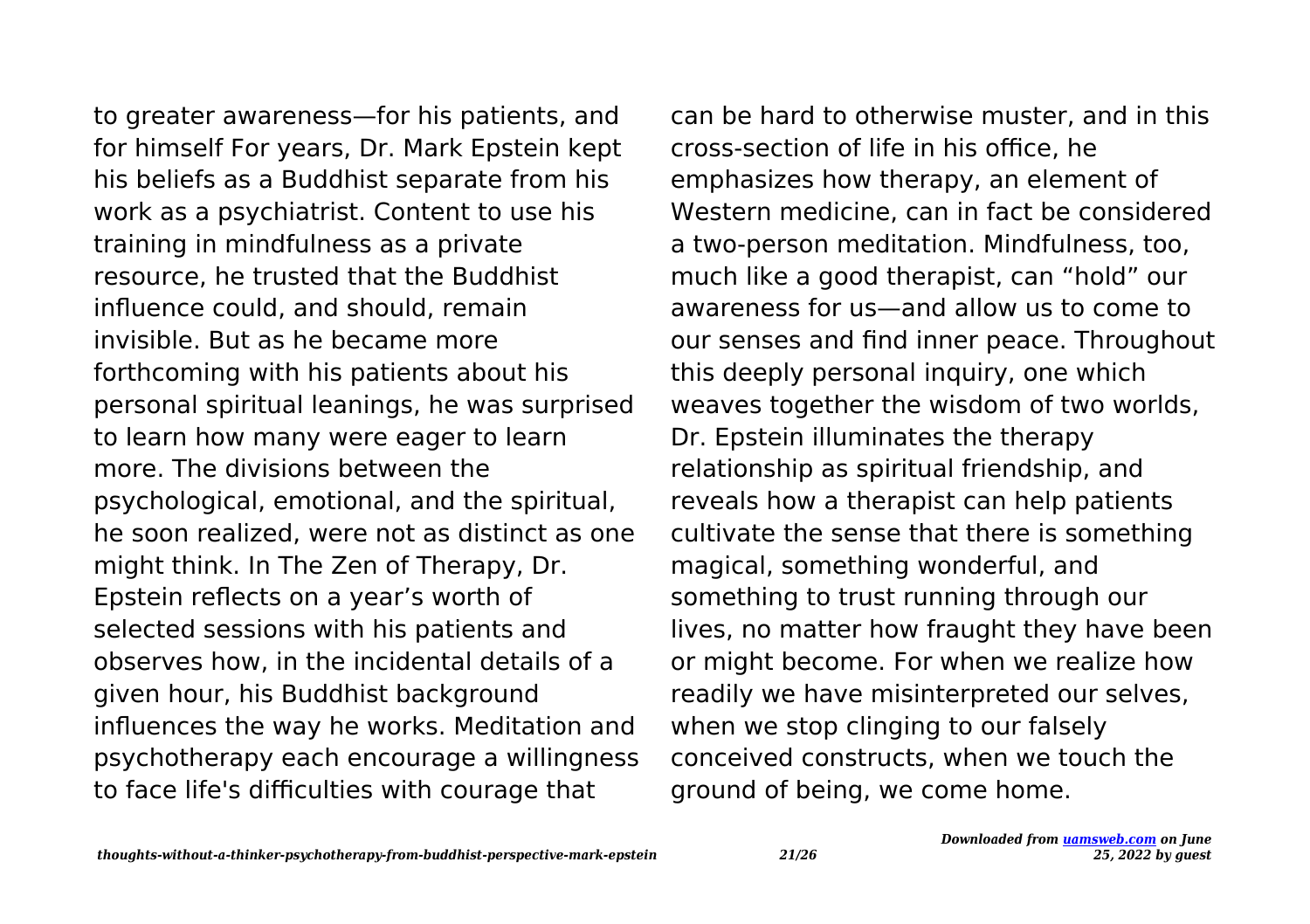Thoughts Without A Thinker Mark Epstein 2013-07-30 Blending the lessons of psychotherapy with Buddhist teachings, Mark Epstein offers a revolutionary understanding of what constitutes a healthy emotional life The line between psychology and spirituality has blurred, as clinicians, their patients, and religious seekers explore new perspectives on the self. A landmark contribution to the field of psychoanalysis, Thoughts Without a Thinker describes the unique psychological contributions offered by the teachings of Buddhism. Drawing upon his own experiences as a psychotherapist and meditator, New Yorkbased psychiatrist Mark Epstein lays out the path to meditation-inspired healing, and offers a revolutionary new understanding of what constitutes a healthy emotional life. **Awakening the Soul** Michael Mieade 2018-09-26

**Going on Being** Geshe Tsering 2010-10

Before he began training as a psychiatrist, Mark Epstein immersed himself in Buddhism through influential teachers such as Ram Dass, Joseph Goldstein, and Jack Korn field. Buddhism's positive outlook and the meditative principle of living in the moment profoundly influenced his study and practice of psychotherapy. Going on Being is an intimate chronicle of Epstein's formative years as well as a practical guide to how a Buddhist understanding of psychological problems can help anyone change for the better. Epstein gives readers a deeply personal look into his life, thoughts, fears, and hopes, while detailing the influences that have shaped his worldview. Inspiring in its honesty and humility, Going on Being is a compassionate, brilliant look at how uniting the worlds of psyche and spirit can lead to a new way of seeing reality. What the Buddha Taught Walpola Rahula 2007-12-01 This indispensable volume is a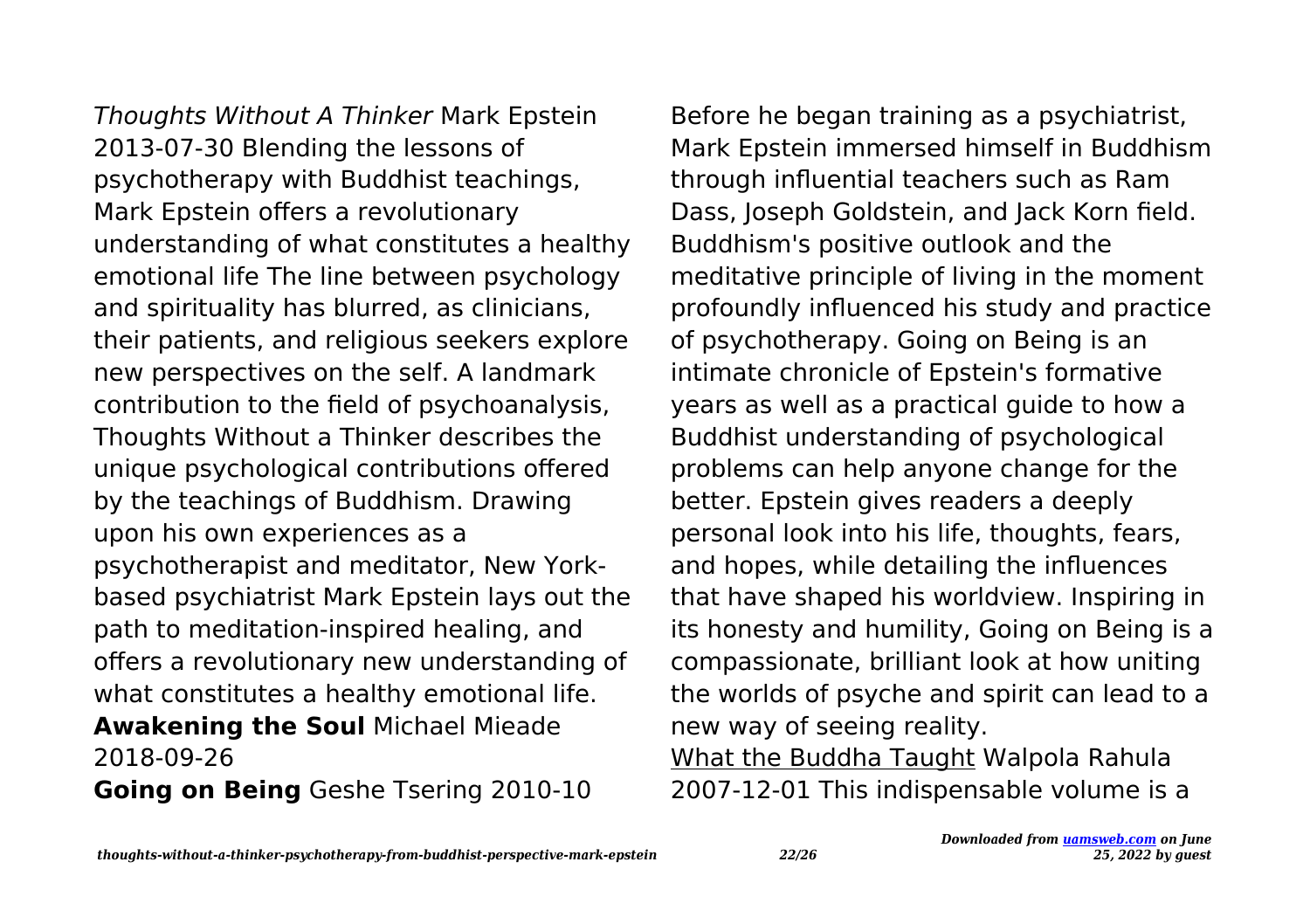lucid and faithful account of the Buddha's teachings. "For years," says the Journal of the Buddhist Society, "the newcomer to Buddhism has lacked a simple and reliable introduction to the complexities of the subject. Dr. Rahula's What the Buddha Taught fills the need as only could be done by one having a firm grasp of the vast material to be sifted. It is a model of what a book should be that is addressed first of all to 'the educated and intelligent reader.' Authoritative and clear, logical and sober, this study is as comprehensive as it is masterly." This edition contains a selection of illustrative texts from the Suttas and the Dhammapada (specially translated by the author), sixteen illustrations, and a bibliography, glossary, and index. **Open to Desire** Mark Epstein, M.D. 2006-01-05 "A masterpiece. . . . It teaches us how not to fear and repress, but to

energies of life toward freedom and bliss." —ROBERT THURMAN It is common in both Buddhism and Freudian psychoanalysis to treat desire as if it is the root of all suffering and problems, but psychiatrist Mark Epstein believes this to be a grave misunderstanding.In his controversial defense of desire, he makes clear that it is the key to deepening intimacy with ourselves, each other, and our world. Proposing that spiritual attainment does not have to be detached from intimacy or eroticism, Open to Desire begins with an exploration of the state of dissatisfaction that causes us to cling to irrational habits. Dr. Epstein helps readers overcome their own fears of desire so that they can more readily bridge the gap between self and other, cope with feelings of incompletion, and get past the perception of others as objects. Freed from clinging and shame, desire's spiritual potential can then be

rechannel and harness the most powerful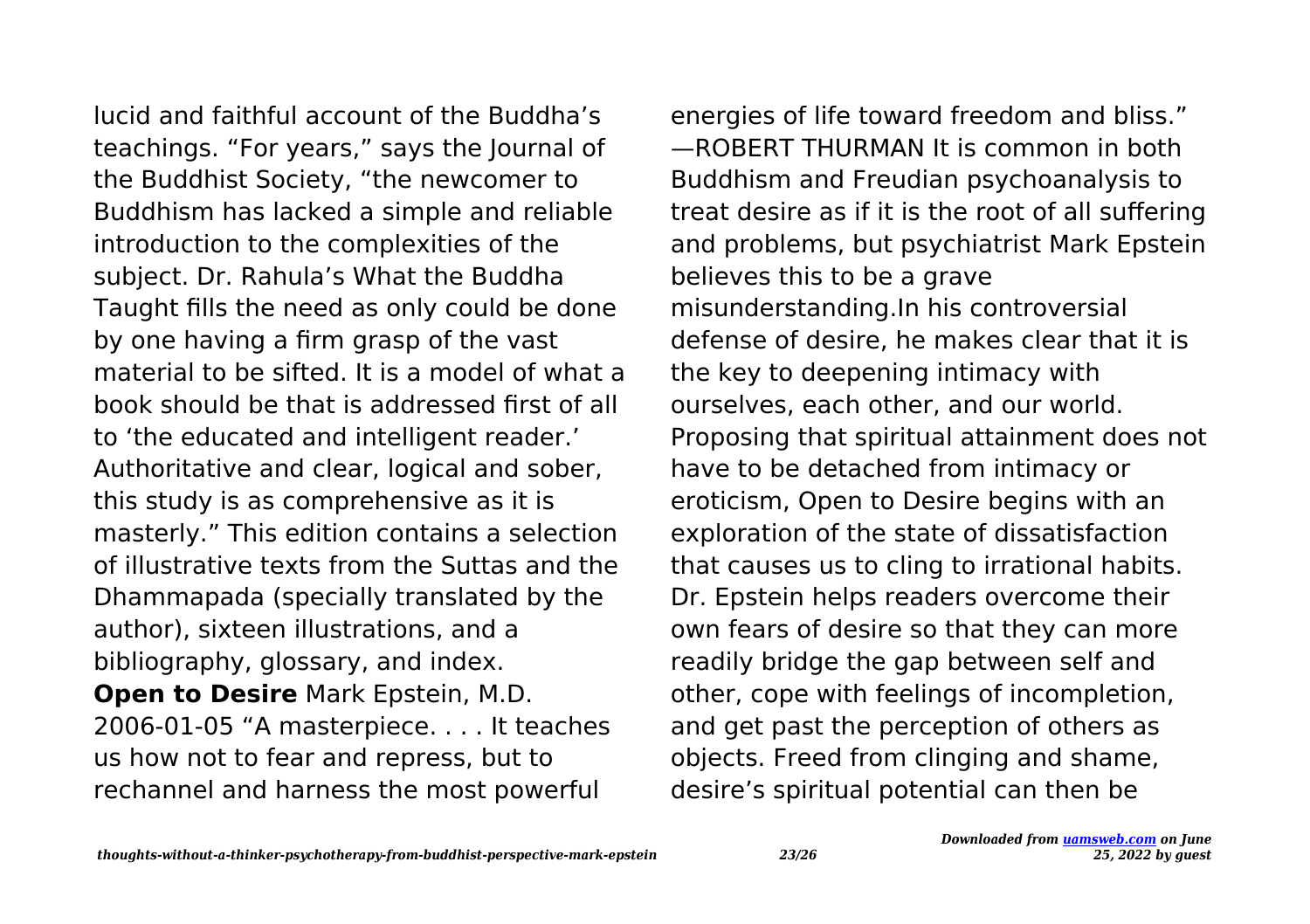## opened up.

**Zen Therapy** David Brazier 2012-10-25 Buddhism, from Abhidharma to Zen, offers a practical path to harmony of head and heart. For over 2,000 years Buddhists have been developing sophisticated psychologies to guide the work of achieving freedom from mental suffering. Now East and West are beginning to learn from each other. In a readable and practical manner, this book challenges basic assumptions of Western psychology, demystifies Buddhist psychology and presents Zen as a therapy. Giving examples of its effectiveness in psychotherapeutic practice, the author shows how Zen derives from the Buddhist theory of the mind and throws new light upon the Buddhist theory of relations and conditions. This seminal wok is a resource full of intriguing and controversial ideas. Urban Mindfulness Jonathan Kaplan 2010-10-01 Discovering an Oasis of Calm in

the City The city is an exciting yet demanding place to live. Although you love the tremendous energy and diversity of the urban environment, the day-to-day grind of going to work and navigating crowds, traffic, and lines can leave you feeling weary and disconnected. Respectful of the challenges and advantages that arise when you live or work in the city, Urban Mindfulness provides practical advice for transforming everyday experiences into opportunities for contemplation, stress relief, and fulfillment. Filled with insightful reflections and exercises you can do at work, at home, or even while riding the subway, this guide will help you achieve and maintain the sense of peace and calm that you've been seeking. You'll find yourself returning to this guide again and again for gentle reminders that will help you create stillness within yourself as the outside world rushes crazily by. **The Innovation Paradox** Tony Davila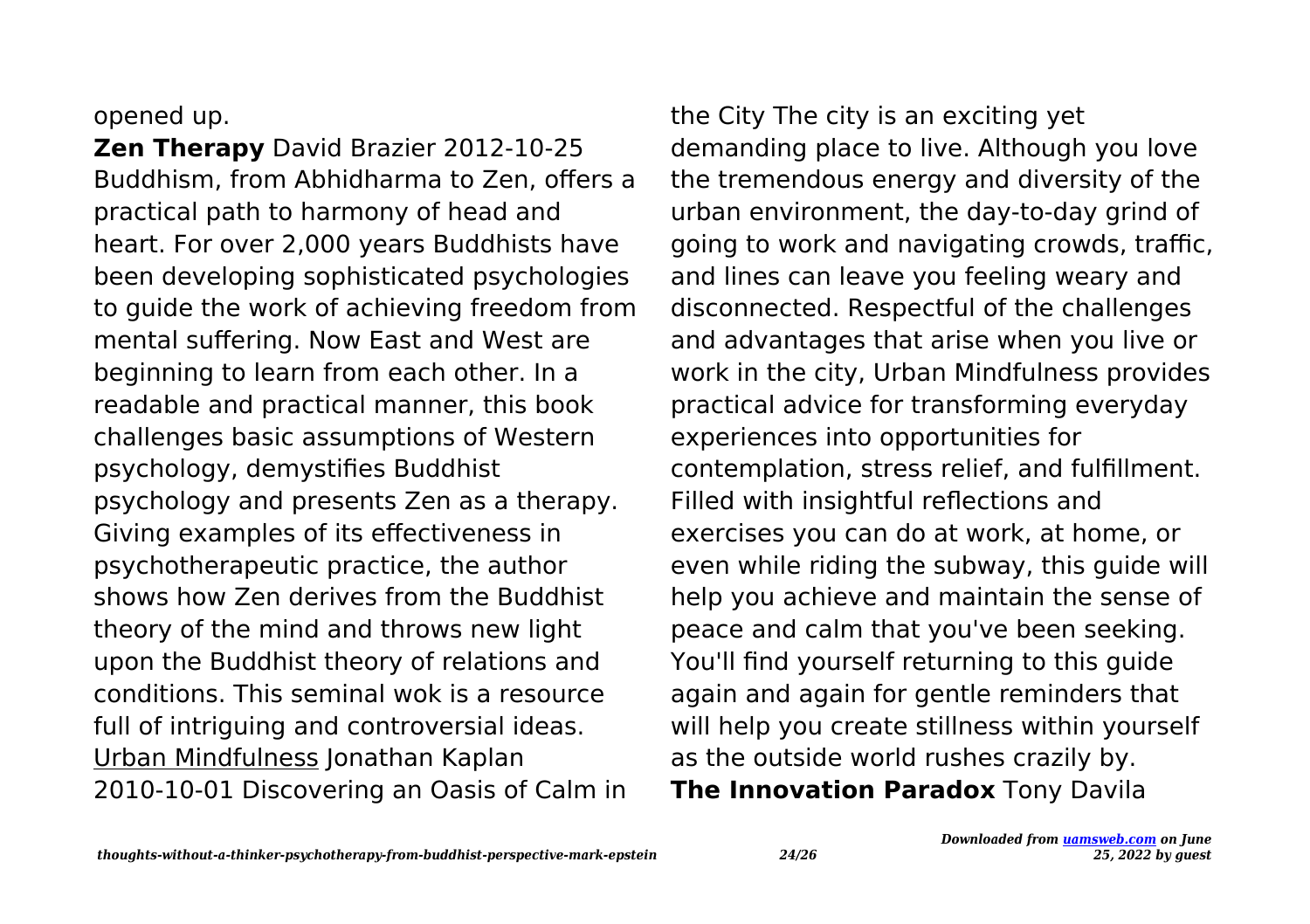2014-06-30 "From the bestselling authors of Making Innovation Work (30,000 copies sold and translated into ten languages) comes a book that questions everything about how organizations innovate. Key takeaway: classical business management and corporate structures by their very nature will kill, not create, breakthroughs. The authors describe a new kind of organization- -the startup corporation--that will make established companies as innovative as startups"--

Awakening and Insight Polly Young-Eisendrath 2003-09-02 Buddhism first came to the West many centuries ago through the Greeks, who also influenced some of the culture and practices of Indian Buddhism. As Buddhism has spread beyond India, it has always been affected by the indigenous traditions of its new homes. When Buddhism appeared in America and Europe in the 1950s and 1960s, it encountered

contemporary psychology and psychotherapy, rather than religious traditions. Since the 1990s, many efforts have been made by Westerners to analyze and integrate the similarities and differences between Buddhism and it therapeutic ancestors, particularly Jungian psychology. Taking Japanese Zen-Buddhism as its starting point, this volume is a collection of critiques, commentaries, and histories about a particular meeting of Buddhism and psychology. It is based on the Zen Buddhism and Psychotherapy conference that took place in Kyoto, Japan, in 1999, expanded by additional papers, and includes: new perspectives on Buddhism and psychology, East and West cautions and insights about potential confusions traditional ideas in a new light. It also features a new translation of the conversation between Schin'ichi Hisamatsu and Carl Jung which took place in 1958.